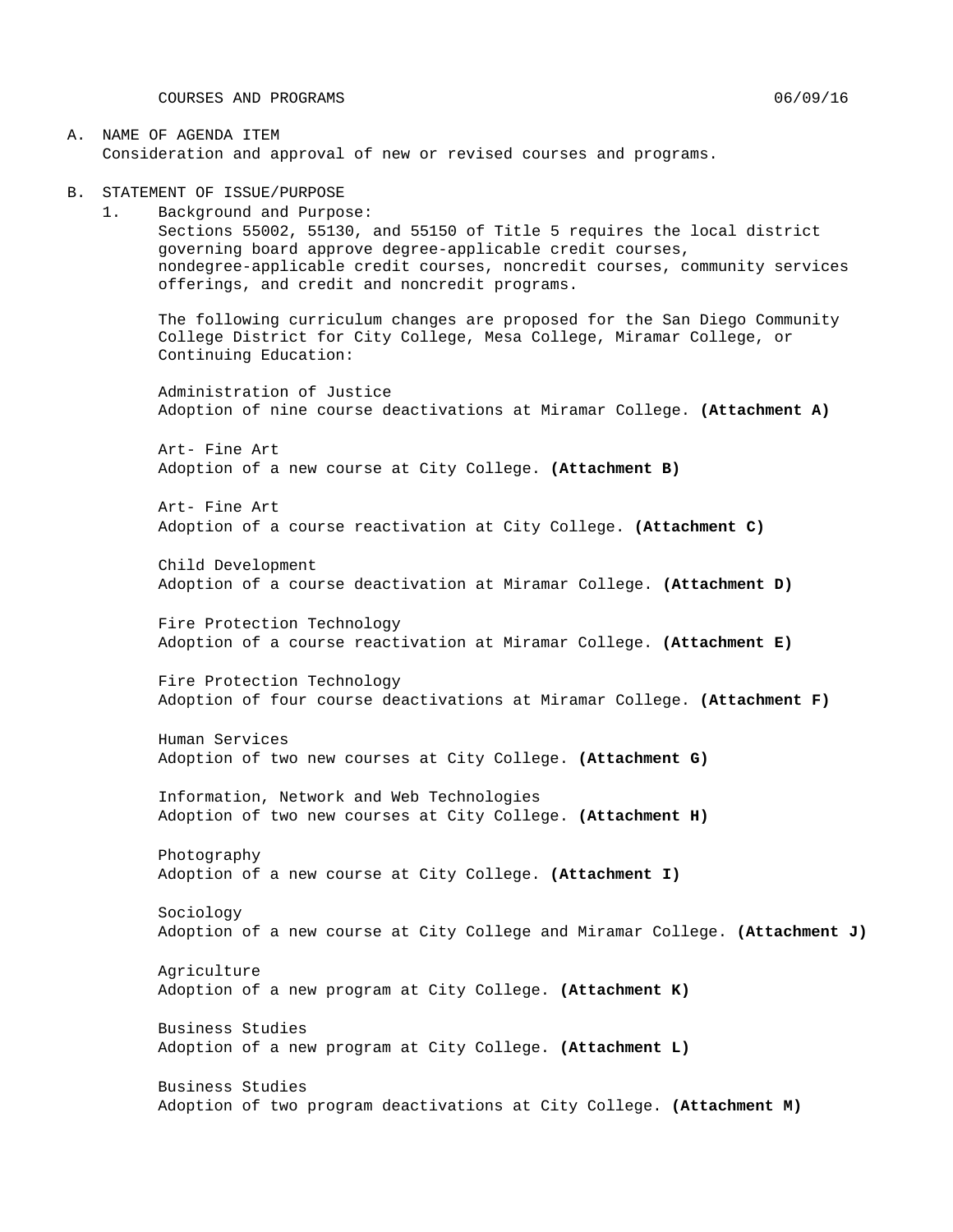COURSES AND PROGRAMS 06/09/16

- B. STATEMENT OF ISSUE/PURPOSE (continued)<br>1. Background and Purpose: (continue
	- 1. Background and Purpose: (continued)

Business Studies Adoption of four program revisions at City College. **(Attachment N)**

Cosmetology Adoption of a program revision at City College. **(Attachment O)**

Fire Protection Technology Adoption of two program revisions at Miramar College. **(Attachment P)**

Liberal Arts and Sciences Adoption of a program deactivation at Mesa College. **(Attachment Q)**

Nutrition Adoption of a new program at Mesa College. **(Attachment R)**

Radiologic Technology Adoption of two program revisions at Mesa College. **(Attachment S)**

2.Cost and Funding:

There is no additional cost to the District.

C. PROPOSAL

The Board of Trustees hereby grants authority to take the action outlined in Part A.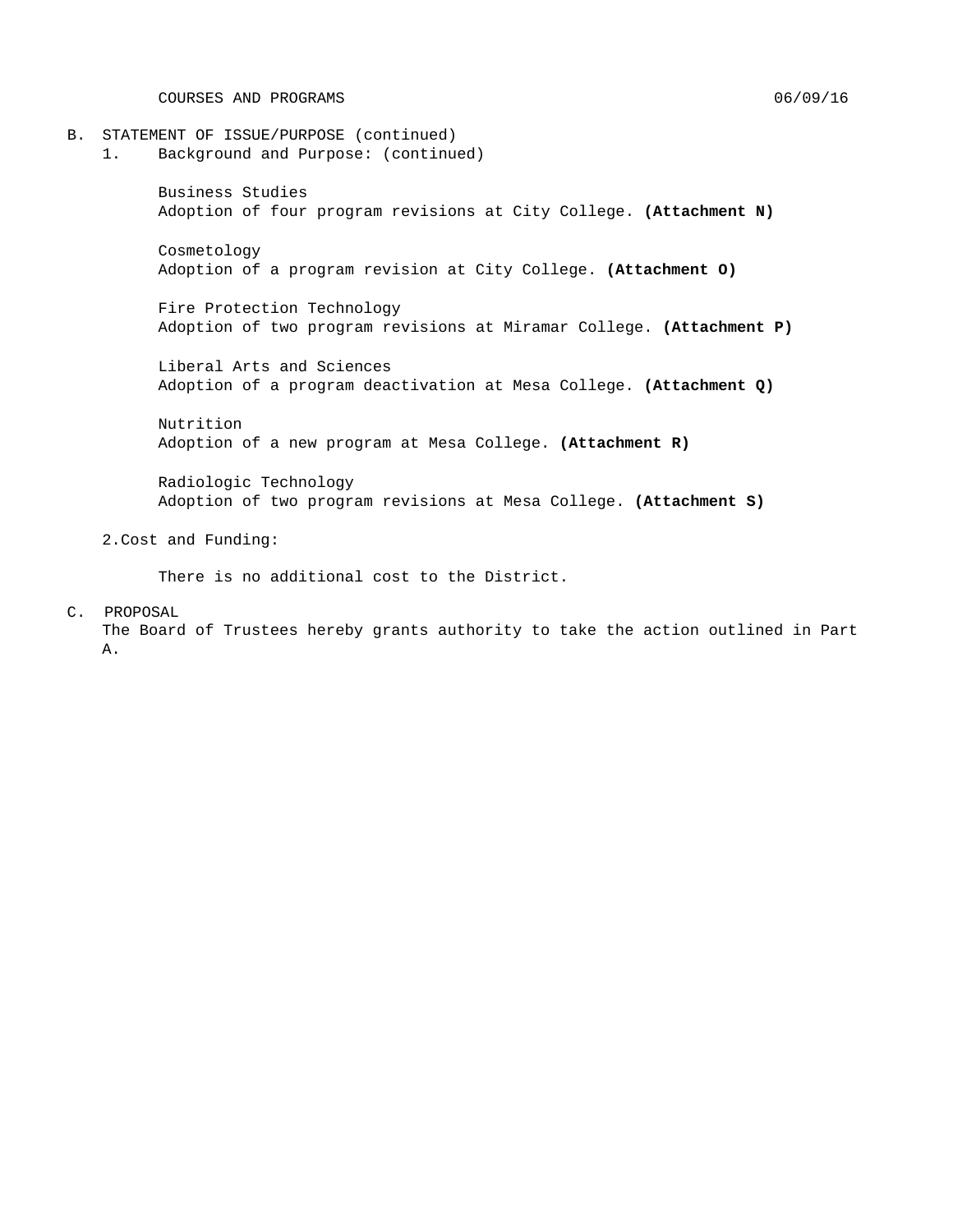Adoption of nine course deactivations at Miramar College.

Proposed course deactivations at Miramar College:

## **191 Control and Supervision in Corrections 48 - 54 hours lecture, 3 units Grade Only**

*Corequisite: Completion of or concurrent enrollment in* Administration of Justice 194 with a grade of "C" or better, or equivalent. *Advisory:* English 47A or English 48 and English 49, each with a grade of "C" or better, or equivalent or Assessment Skill Levels R5 and W5.

This course introduces the methods, practices, and theory related to the custodial supervision of incarcerated persons in federal, state, and local correctional facilities. It also introduces issues of custodial control on a continuum from day-to-day institutional living through crisis situations. Students analyze the interaction between the offender and correctional employee and examine the skills related to effective communication and crisis intervention. Other topics include the effects of violence, overcrowding, gangs, substance abuse, legislation, and other factors that impact the offender, employee, and facility. This course is intended for current or prospective correctional officers. (FT) Associate Degree Credit & transfer to CSU.

## **192 Correctional Interviewing and Counseling 48 - 54 hours lecture, 3 units Grade Only**

*Corequisite: Completion of or concurrent enrollment in* Administration of Justice 194 with a grade of "C" or better, or equivalent. *Advisory:* English 47A or English 48 and English 49, each with a grade of "C" or better, or equivalent or Assessment Skill Levels R5 and W5.

This course introduces students to counseling and interviewing techniques available to practitioners in the field of corrections. Topics include how to collect, organize, and document pertinent information as well as how to plan, design, and conduct interviews. This course is intended for current or prospective correctional officers. (FT) Associate Degree Credit & transfer to CSU.

#### **320 Semi-Automatic Pistol Training 24 - 27 hours lab, 0.5 units Grade Only**

*Prerequisite:* Administration of Justice 323A or Administration of Justice 381, Administration of Justice 382, Administration of Justice 383, and Administration of Justice 384, each with a grade of "C" or better, or equivalent. This course is an introduction to the characteristics and use of the self-loading semiautomatic pistol. Topics include firearms safety, use of force decision making, marksmanship skills, pistol operation, and pistol maintenance. Training occurs in both daylight and lowlight conditions using both basic and combat-oriented firing exercises. This course is intended for practicing law enforcement officers. (FT) Associate Degree Credit only and not Transferable.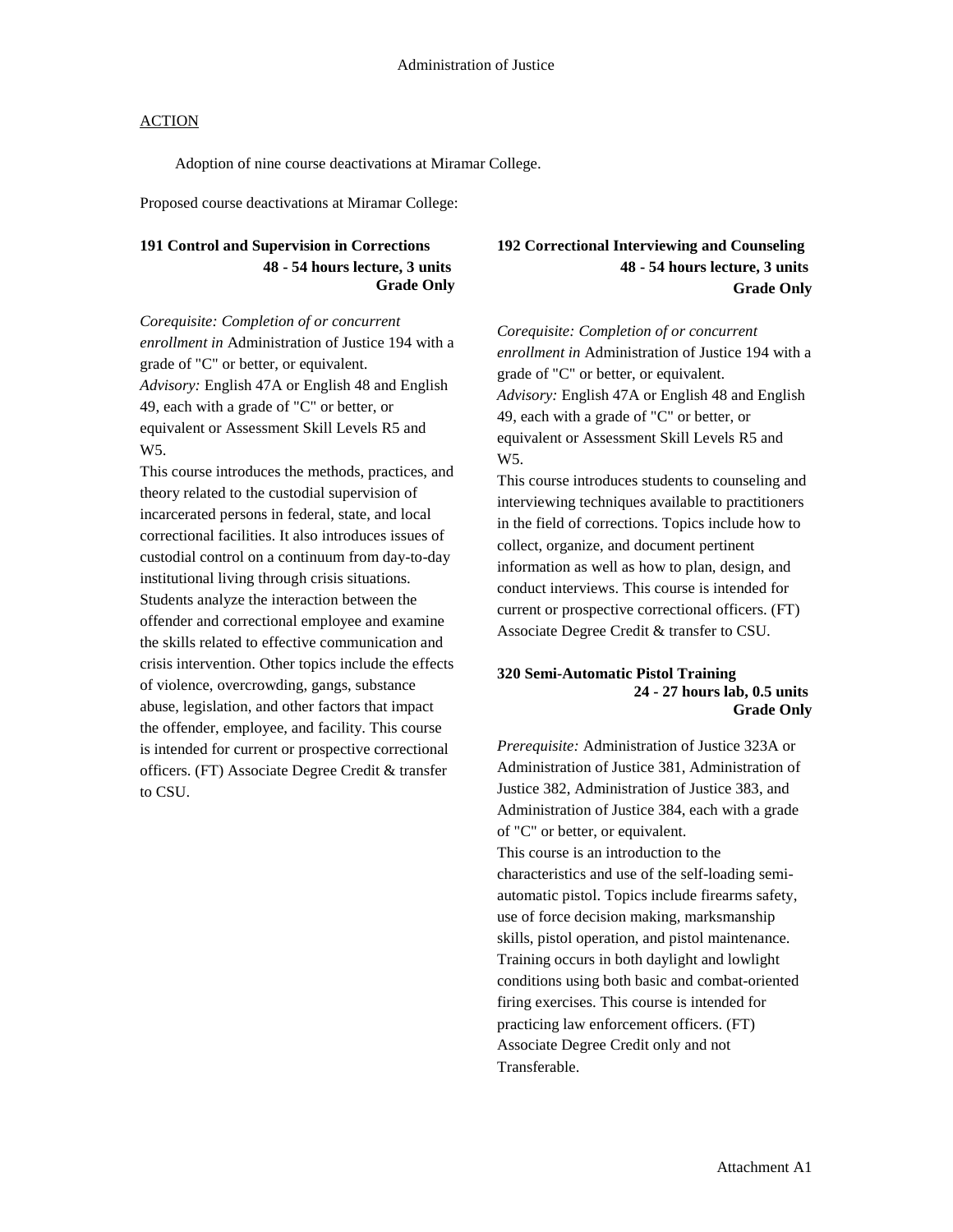## **334 Law Enforcement Emergency Vehicle Operation**

#### **72 - 81 hours lab, 1.5 units Grade Only**

*Prerequisite:* Administration of Justice 384 with a grade of "C" or better, or equivalent. *Advisory:* English 47A or English 48 and English 49, each with a grade of "C" or better, or equivalent or Assessment Skill Levels R5 and W5.

This course provides law enforcement officers with a general knowledge of driving principles and vehicle dynamics. Students learn how to operate emergency vehicles safely during nonemergency, emergency, and pursuit driving situations. Topics include defensive driving and vehicle control principles; emergency driving and vehicle pursuit operations; and legal issues and liabilities. This course is intended for practicing law enforcement officers. (FT) Associate Degree Credit only and not Transferable.

### **344 Strategies for Advanced Officers 24 - 27 hours lab, 0.5 units Grade Only**

*Prerequisite:* Administration of Justice 381, Administration of Justice 382, Administration of Justice 383, and Administration of Justice 384, each with a grade of "C" or better, or equivalent. This course covers the three fundamentals of tactical training: 1) Shooting principles and combat shooting scenarios where officers are faced with "shoot or no shoot" deadly force decision making; 2) Driving principles and vehicle dynamics to safely operate emergency vehicles during routine and emergency driving situations, and; 3) Arrest and control combative techniques that emphasize hand-to-hand fighting in the control of suspects who resist arrest. This course includes the use of impact weapons. It is intended for practicing law enforcement officers. Associate Degree Credit only and not Transferable.

### **346 Juvenile Counselor Basic Core Course 128 - 144 hours lecture, 96 - 108 hours lab, 10 units Grade Only**

This course provides initial training for Department of Corrections Juvenile Counselors. Completion of this course certifies that the student has completed the entry-level training requirements for juvenile institution staff. Topics include limited duty peace officer training; codes and statutes; psychological, mental, and sociological issues; Cardiopulmonary Resuscitation (CPR); and first aid. This course is intended for students entering initial employment as Juvenile Counselors in correctional settings. Associate Degree Credit only and not Transferable.

## **361D Defensive Tactics Building Searches 1 hour lecture, 7 - 15 hours lab, 0.2 units Grade Only**

*Prerequisite:* Administration of Justice 381, Administration of Justice 382, Administration of Justice 383, Administration of Justice 384, each with a grade of "C" or better, or equivalent Basic POST Certified Academy.

This course develops skills and techniques for current peace officers to search buildings for persons armed with dangerous weapons. Topics include officer mindset, approach to the target, types of entries, partner communication, officer responsibilities, and equipment considerations. This course is intended for practicing law enforcement officers. (FT) Not applicable to the Associate Degree.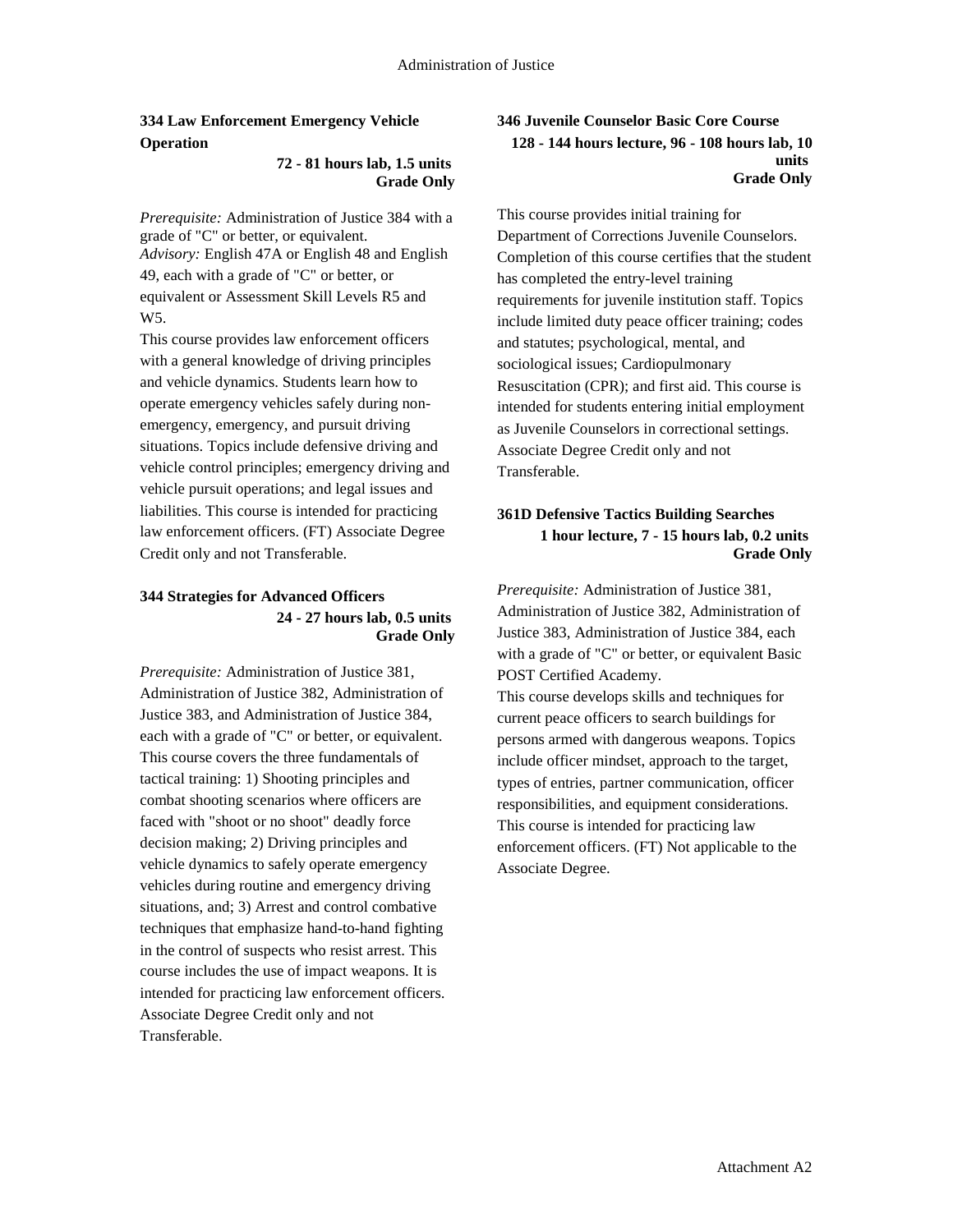## **361T Block 20: Force Options / Internal Affairs for Correctional Deputies 1 - 4 hours lecture, 7 - 15 hours lab, 0.2 units Grade Only**

*Prerequisite:* Administration of Justice 265A or Administration of Justice 324A, each with a grade of "C" or better, or equivalent, or Administration of Justice 323A with a grade of "C" or better, or equivalent S.T.C. Certified Correctional Officer Core Course Academy. *Limitation on Enrollment:* Health and Safety. Must be free of injuries and on full duty status. This course provides refresher training on defensive tactics, force options/transition techniques, and Internal Affairs investigations. Students participate in practical training exercises and scenarios, including defensive tactics and force transition drills. This course is intended for current correctional deputies including Peace Officers, Adult Corrections Officers, Juvenile Corrections Officers, and Supervisors. (FT) Not applicable to the Associate Degree.

#### **378 Defensive Tactics Instructor 72 - 88 hours lab, 1.5 units Grade Only**

*Prerequisite:* Administration of Justice 323A with a grade of "C" or better, or equivalent S.T.C. Certified Correctional Officer Core Course Academy or Administration of Justice 381, Administration of Justice 382, Administration of Justice 383, and Administration of Justice 384, each with a grade of "C" or better, or equivalent Basic POST Certified Academy. This course prepares current peace officers to serve as instructors for defensive tactics courses. Topics include presentation skills, civil liability, close quarters defensive tactics, restraint techniques, searches, takedown techniques, handgun retention, disarming techniques, use of the police baton, force option transitions, and edged weapon defense. This course is intended for practicing law enforcement officers. (FT) Not applicable to the Associate Degree.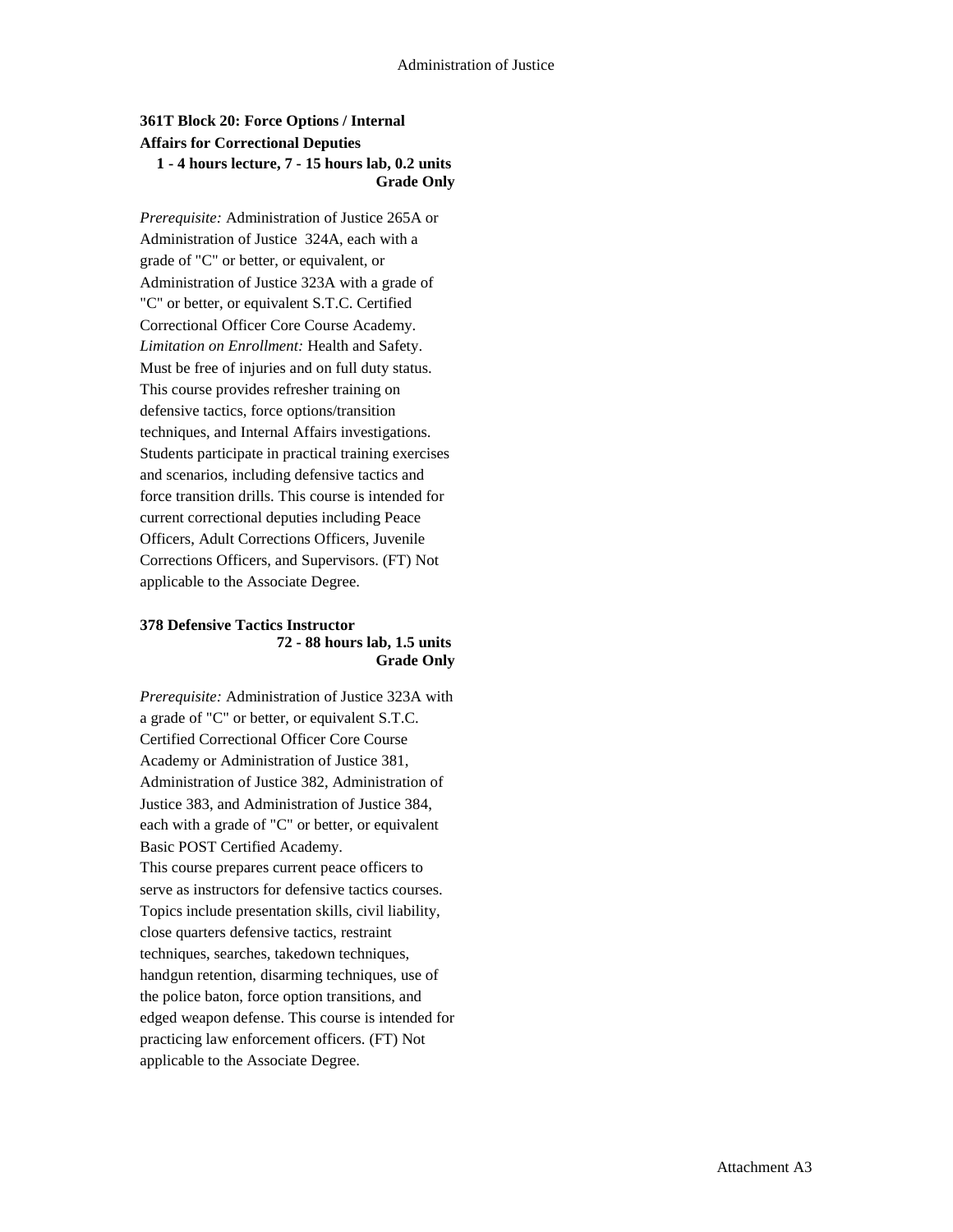Adoption of a new course at City College.

Proposed new course at City College:

### **156A Drawing for Animation**

### **32 - 36 hours lecture, 64 - 72 hours lab, 3 units Letter Grade or Pass/No Pass Option**

*Advisory:* English 101 with a grade of "C" or better, or equivalent or Assessment Skill Levels R6 and W6.

This course is an introduction to drawing and design for animation. Emphasis is placed on the principles of motion, storytelling and conceptual development. This course is designed for students beginning the study of art and/or related disciplines. (FT) Associate Degree Credit & transfer to CSU.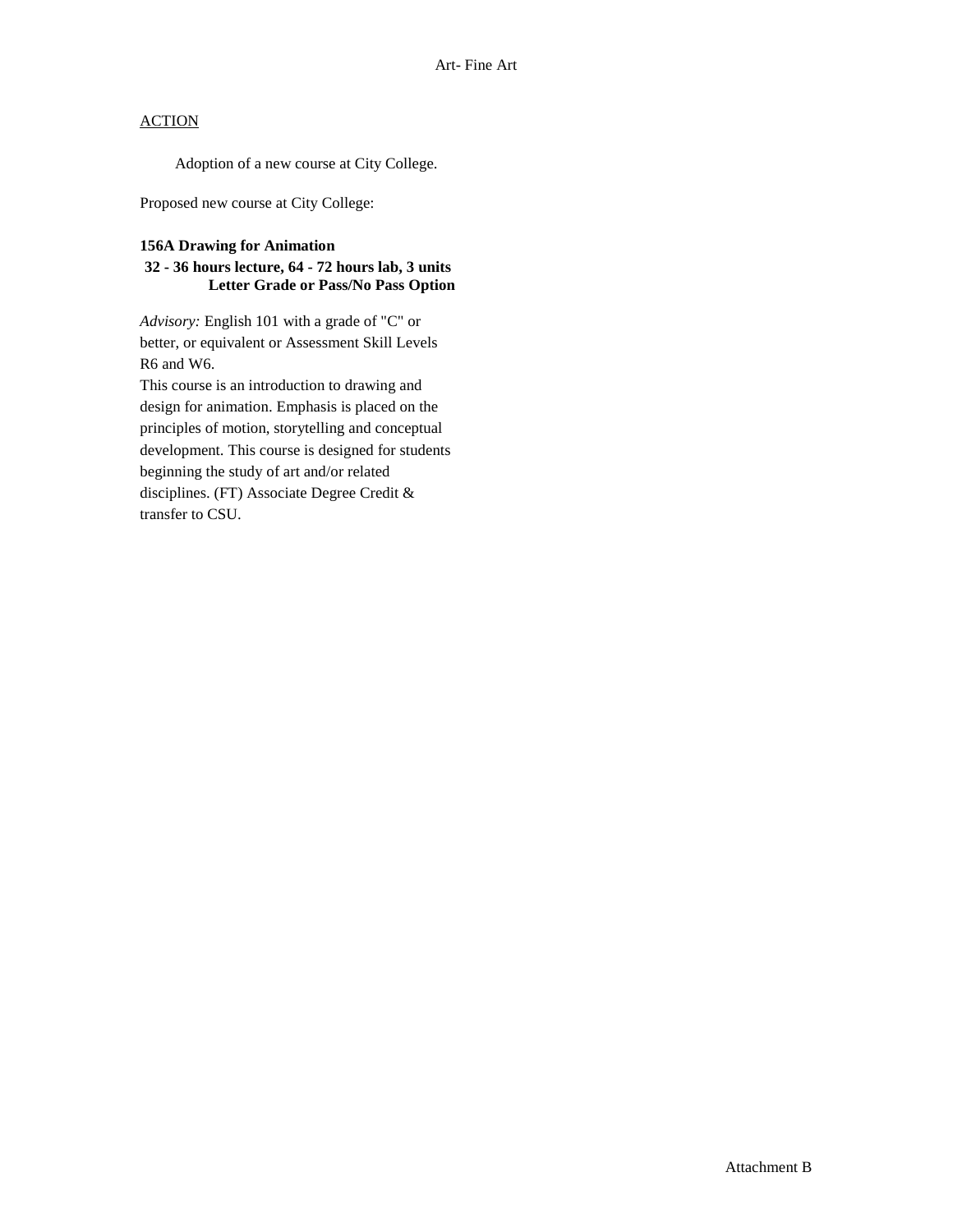Adoption of a course reactivation at City College.

Proposed course reactivation at City College:

#### **179A Figurative Ceramic Sculpture I**

## **32 - 36 hours lecture, 64 - 72 hours lab, 3 units Letter Grade or Pass/No Pass Option**

*Advisory:* English 101 with a grade of "C" or better, or equivalent or Assessment Skill Levels R6 and W6.

This course is an introduction to ceramic figurative sculpture. Emphasis is placed on representational and expressive forms and learning various techniques of building with clay. This course is designed for students beginning the study of art and/or related disciplines. (FT) Associate Degree Credit & transfer to CSU.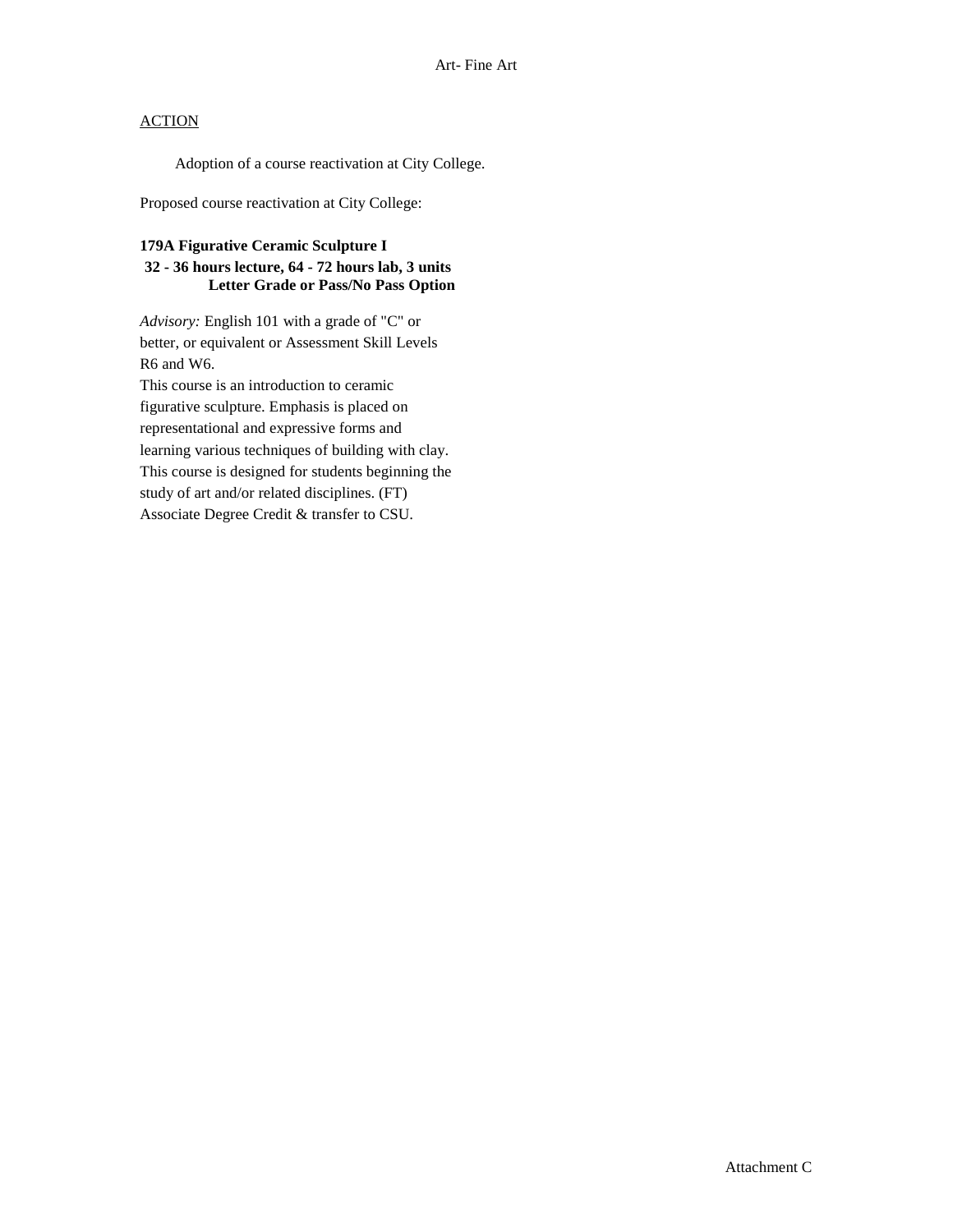Adoption of a course deactivation at Miramar College.

Proposed course deactivation at Miramar College:

#### **89 Childcare as a Business**

#### **16 - 18 hours lecture, 1 units Grade Only**

*Advisory:* English 42 and English 43, each with a grade of "C" or better, or equivalent or Assessment Skill Levels R4 and W4; Mathematics 34A with a grade of "C" or better, or equivalent or Assessment Skill Level M20. This course provides an overview of appropriate record keeping and business practices necessary to effectively run a daycare business. Topics include the enrollment of children; parentcaregiver relationships; contracts and legal considerations; fee collection; budgets; and reimbursement of food costs. Students explore a variety of business settings including family daycare, franchise, and individual ownership. This course is intended for students planning to operate a childcare business as well as currently practicing child development professionals. (FT) Associate Degree Credit only and not Transferable.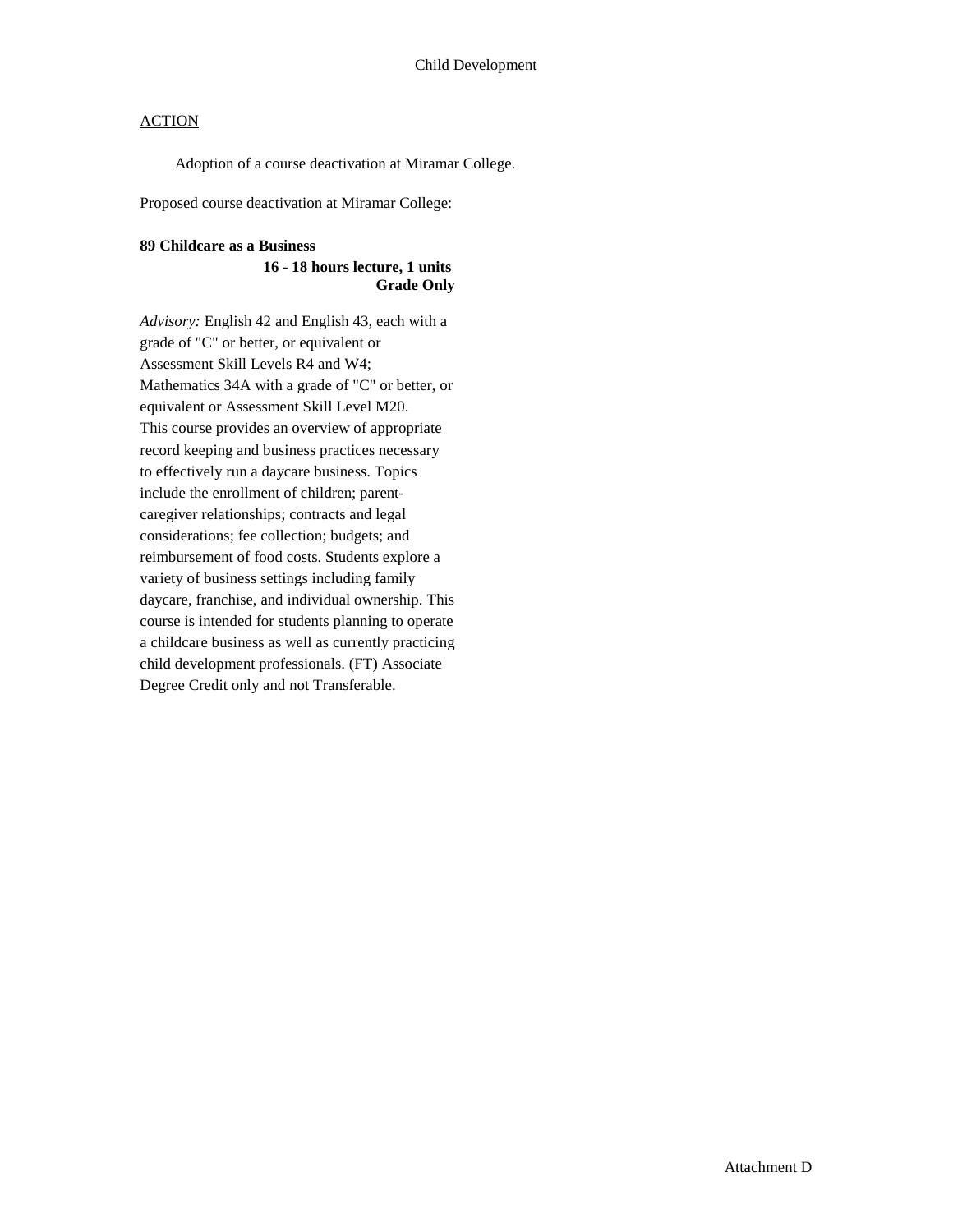Adoption of a course reactivation at Miramar College.

Proposed course reactivation at Miramar College:

#### **270 Work Experience**

#### **60 - 300 hours other, 1-4 units Grade Only**

*Limitation on Enrollment:* Must obtain an Add Code from Work Experience Coordinator for enrollment.

This work experience course of supervised employment is designed to assist students to acquire career awareness, work habits, attitudes and skills related to the student's college major. The combined credit for all 270 discipline courses may not exceed 8 units per semester for a total of

16 units of cooperative work experience.

Additionally, students must work 75 paid hours or 60 non-paid hours per unit earned. (FT) Associate Degree Credit & transfer to CSU.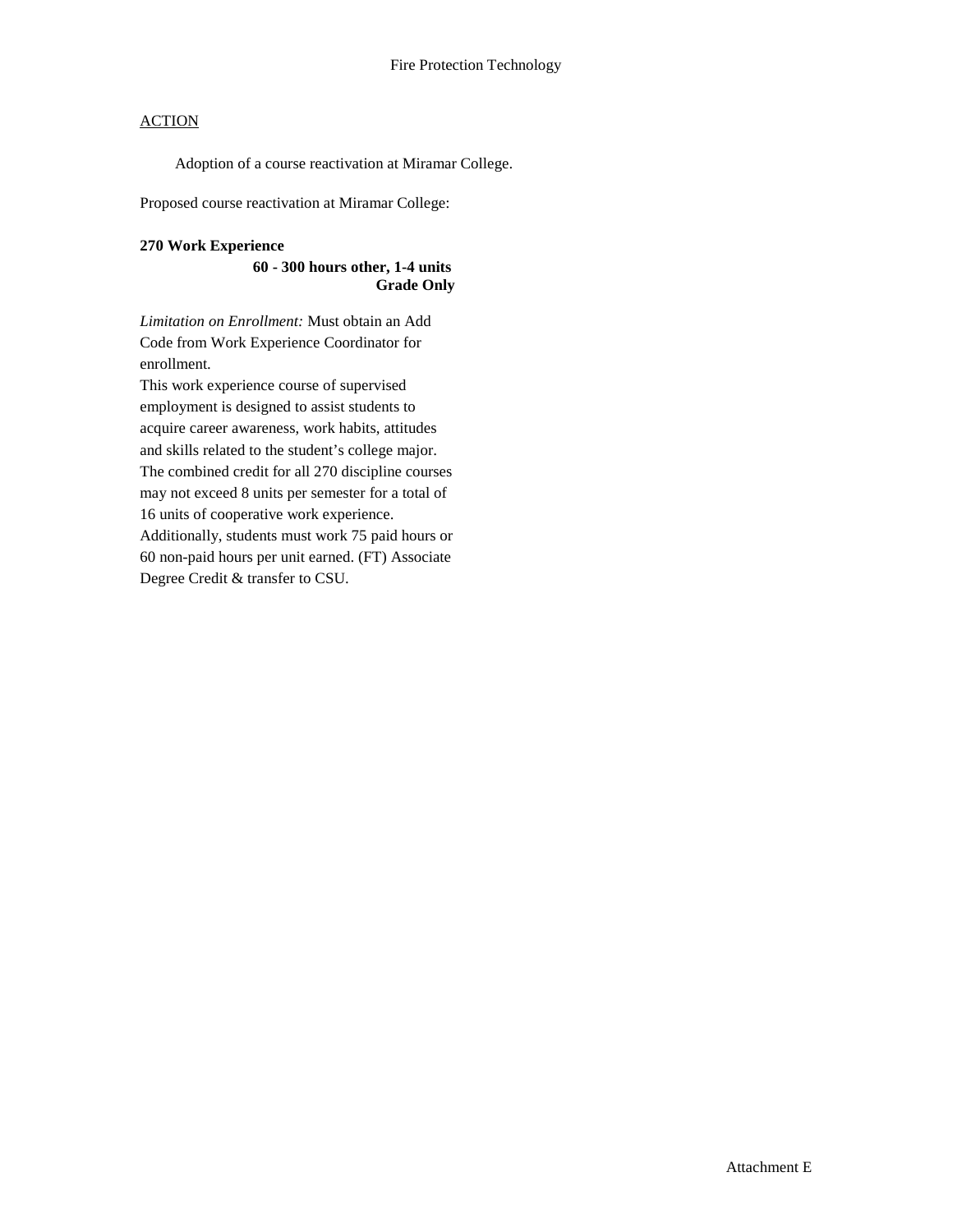Adoption of four course deactivations at Miramar College.

Proposed course deactivations at Miramar College:

## **362B In-service Lifeguard Training Modules 192 - 240 hours lab, 4 units Pass/No Pass**

*Prerequisite:* Fire Protection Technology 160 with a grade of "C" or better, or equivalent. This in-service lifeguard training course updates, improves, and assesses the knowledge, skills, and abilities of current lifeguard personnel, including Emergency Medical Technician (EMT)-1B recertification. Topics include water rescue and drowning prevention, beach management and law enforcement, leadership, vessel rescue, maritime enforcement, marine firefighting, swift water rescue, Self-Contained Underwater Breathing Apparatus (SCUBA) rescue, technical rope rescue, Hazardous Materials (HAZMAT) handling, weapons of mass destruction, and multiple victim/mass casualty incident command. This course is intended for practicing open water lifeguards. (FT) Not applicable to the Associate Degree.

## **366 Seamanship - Rescue Boat Handling 4 - 4.5 hours lecture, 36 - 40.5 hours lab, 1 units Grade Only**

*Prerequisite:* Fire Protection Technology 160 with a grade of "C" or better, or equivalent. *Advisory:* English 47A or English 48 and English 49, each with a grade of "C" or better, or equivalent or Assessment Skill Levels R5 and W<sub>5</sub>.

*Limitation on Enrollment:* Health and Safety. To be eligible for this class, students must pass a San Diego City Lifeguard Service swim test, 500 meter swim in ten (10) minutes or less, and be employed as an ocean lifeguard or have a need to operate a rescue boat

*Limitation on Enrollment:* This course is not open to students with previous credit for Fire Protection Technology 162.

This 40-hour California Department of Boating and Waterways course provides manipulative training in handling emergency rescue boats under varying conditions. These conditions include emergency response operations, towing, offshore operations, and search and rescue. This course is intended for current open water lifeguards or other public safety personnel needing to operate a rescue boat. (FT) Associate Degree Credit only and not Transferable.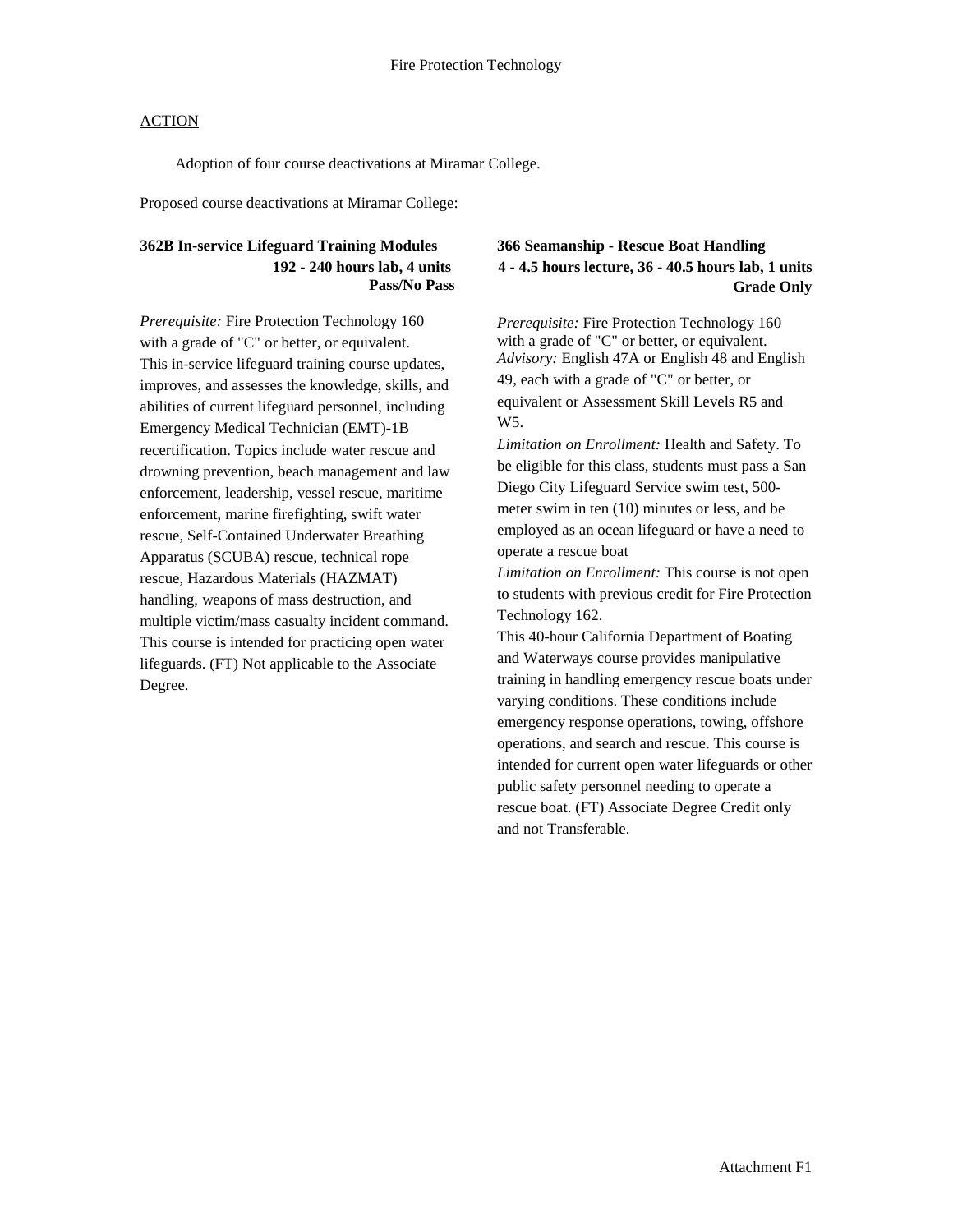## **367A Scuba for Emergency Services I 4 - 4.5 hours lecture, 60 - 67.5 hours lab, 1.5 units Grade Only**

*Limitation on Enrollment:* Health and Safety. Must pass the minimum swimming standards as established by the City of San Diego Lifeguard Service. This course is not open to students with previous credit for Fire Protection Technology 167A.

This course teaches students with open-water lifeguard experience to use the Self-Contained Underwater Breathing Apparatus (scuba). Other topics include scuba history, equipment, physics, physiology, environment, and safety. Students experience six pool training sessions and six open-water scuba dives. This course is intended for practicing public safety personnel. (FT) Associate Degree Credit only and not Transferable.

### **367B Scuba for Emergency Services II 8 - 9 hours lecture, 24 - 27 hours lab, 1 units Grade Only**

*Prerequisite:* Fire Protection Technology 367A with a grade of "C" or better, or equivalent. *Limitation on Enrollment:* Health and Safety. Must pass the minimum swimming standards as established by the City of San Diego Lifeguard Service. This course is not open to students with previous credit for Fire Protection Technology 167B.

This course teaches students with open-water lifeguard and Self-Contained Underwater Breathing Apparatus (scuba) experience to become part of a dive rescue team. Other topics include advanced search and rescue theory, evidence handling, information gathering, and treatment of divers needing medical aid. Students experience one pool-dive training session and six open-water scuba dives. This course is intended for practicing public safety personnel with scuba experience. (FT) Associate Degree Credit only and not Transferable.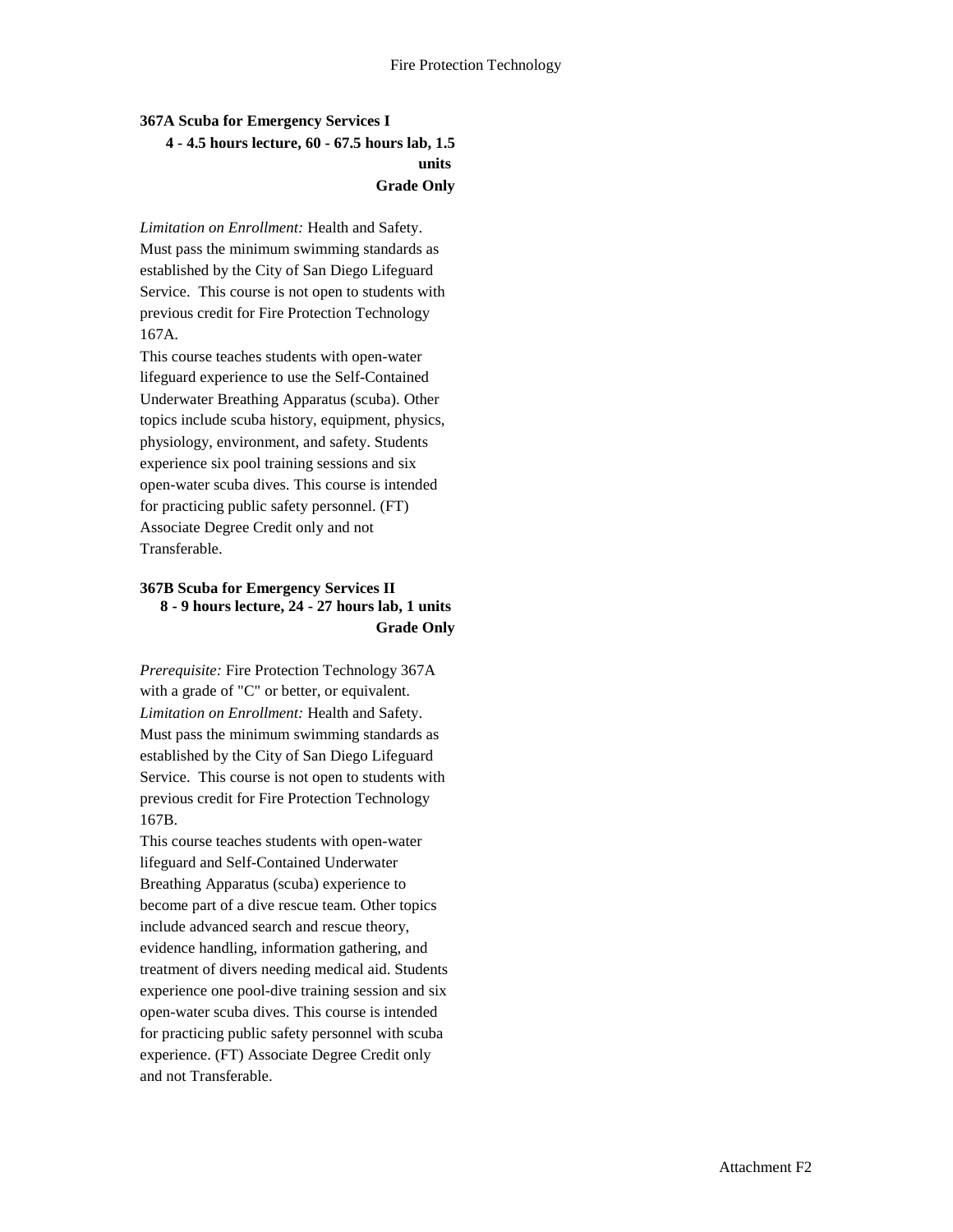Adoption of two new courses at City College.

Proposed new courses at City College:

#### **111 Introduction to Chronic Disease**

#### **48 - 54 hours lecture, 3 units Grade Only**

*Advisory:* English for Speakers of Other Languages 45 or English 47A or English 48 and English 49, each with a grade of "C" or better, or equivalent or Assessment Skill Levels R5 and W5.

Through interactive lectures, discussions of readings and case studies, the course covers the historical, practical and theoretical aspects of chronic disease. In addition, students learn about chronic disease risk factors and chronic disease management interventions. This course is designed for Human Services students and anyone interested in community health work with chronic disease patients and their families and communities. (FT) Associate Degree Credit & transfer to CSU.

## **114 Introduction to Restorative Justice: Concepts, Theory and Philosophy 48 - 54 hours lecture, 3 units Grade Only**

*Advisory:* English for Speakers of Other Languages 45 or English 47A or English 48 and English 49, each with a grade of "C" or better, or equivalent or Assessment Skill Levels R5 and W5.

This course is a theoretical and practical study of restorative practices. Emphasis is placed on preparing students in the practice of Restorative Practices within alternative dispute resolution models. This course is intended for students interested in working with youth and adults in the areas of health, mental health, education, and/or corrections. (FT) Associate Degree Credit & transfer to CSU.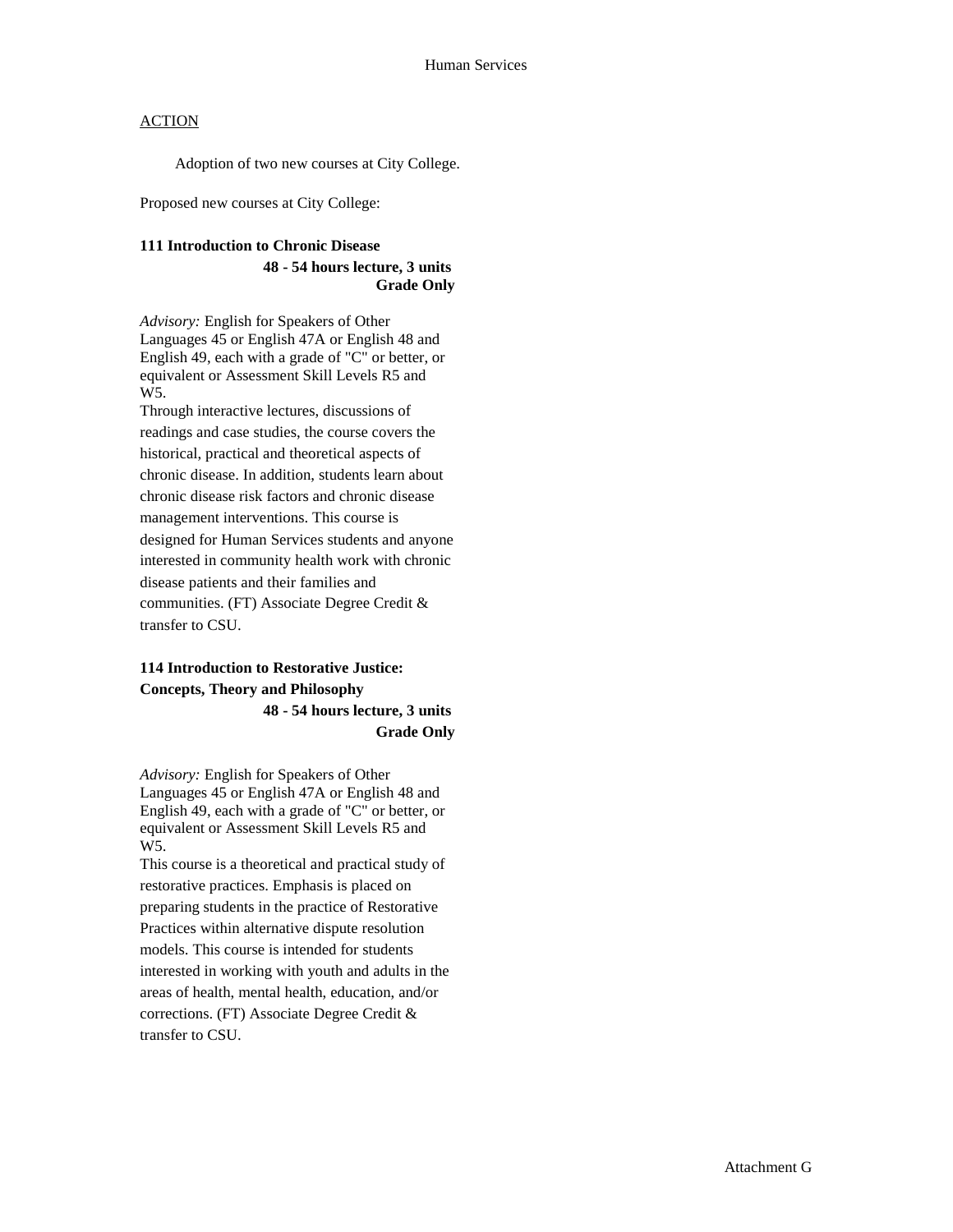Adoption of two new courses at City College.

Proposed new courses at City College:

#### **135 Certified Secure Computer User 48 - 54 hours lecture, 3 units Grade Only**

*Advisory:* English for Speakers of Other Languages 45 or English 47A or English 48 and English 49, each with a grade of "C" or better, or equivalent or Assessment Skill Levels R5 and W<sub>5</sub>.

This course provides students with the necessary knowledge and skills to protect information assets. This class immerses students into an interactive environment where they acquire fundamental understanding of various computer and network security threats such as identity theft, credit card fraud, online banking phishing scams, virus and backdoors, email hoaxes, sex offenders lurking online, loss of confidential information, hacking attacks and social engineering. This course prepares students for the EC-Council's Certified Secure Computer User (CSCU) exam 112-12. Associate Degree Credit & transfer to CSU.

## **200 Certified Ethical Hacker (CEH) 48 - 54 hours lecture, 48 - 54 hours lab, 4 units Grade Only**

*Advisory:* English for Speakers of Other Languages 45 or English 47A or English 48 and English 49, each with a grade of "C" or better, or equivalent or Assessment Skill Levels R5 and W5.

*Advisory: Concurrent enrollment in* Information, Network, and Web Technologies 140 with a grade of "C" or better, or equivalent. The Certified Ethical Hacker (CEH) course immerses the students into a hands-on environment where they are shown how to conduct ethical hacking. Students learn how perimeter defenses work, symptoms and processes related to scanning and attacking networks, and perform ethical hacking without harming networks to test for existing vulnerabilities. Students also learn how intruders escalate privileges and which steps can be taken to secure a system. Students learn about Intrusion detection, Policy Creation, Social Engineering, Distributed Denial of Services (DDoS) Attacks, Buffer Overflows and Virus Creation. This course prepares students for the CEH exam 312-50. (FT) Associate Degree Credit & transfer to CSU.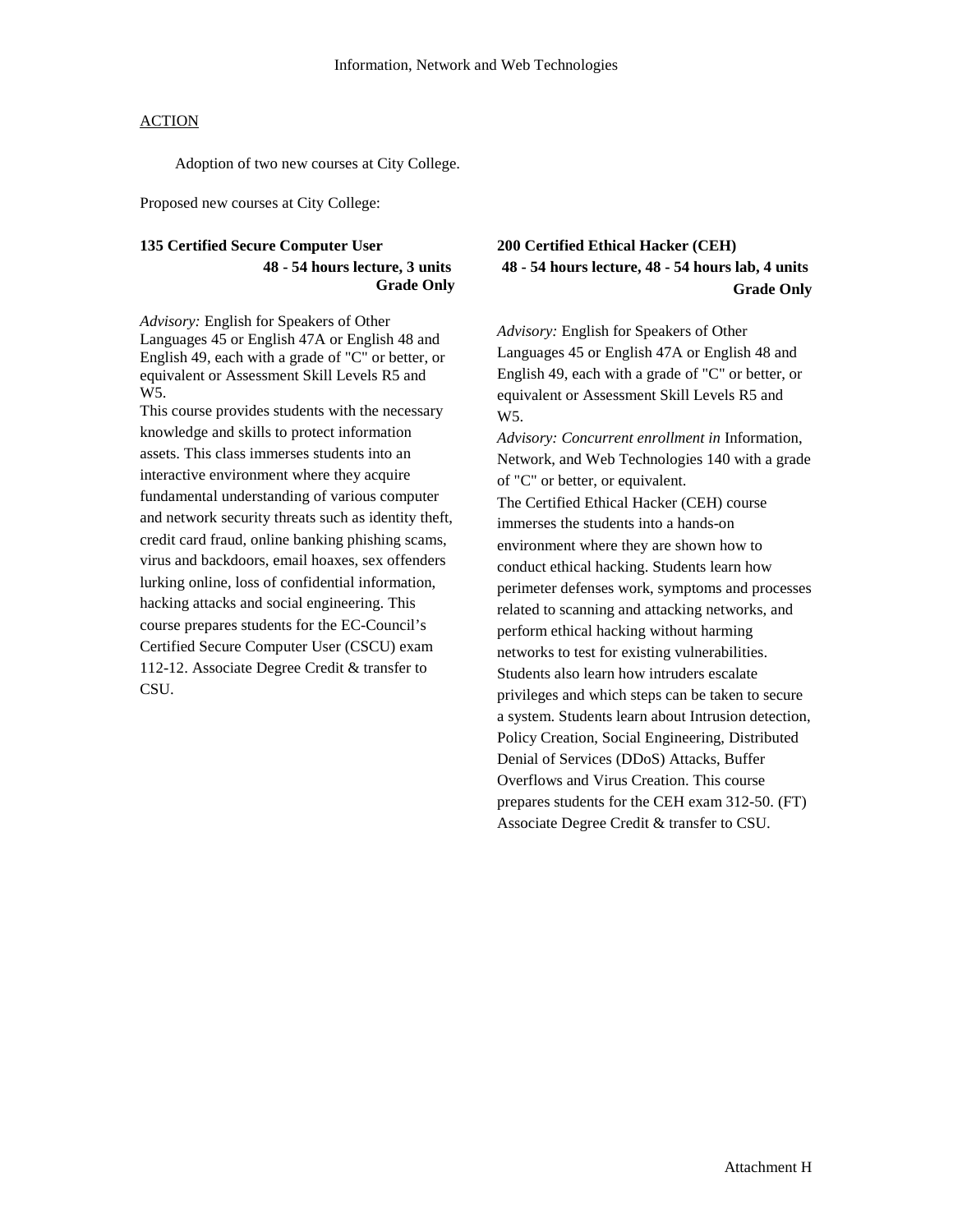Adoption of a new course at City College.

Proposed new course at City College:

## **75 Photography for Cosmetology 48 - 54 hours lecture, 3 units Letter Grade or Pass/No Pass Option**

*Limitation on Enrollment:* Must obtain an Add Code from the instructor for enrollment. This course is designed to provide Cosmetology students with the skills and knowledge required to photograph their professional work for review and reference, and for use in promotional portfolios. Students use modern digital cameras and basic lighting techniques to create photographs suitable for portfolio display. This course is intended for students enrolled in the Cosmetology program. (FT) Associate Degree Credit only and not Transferable.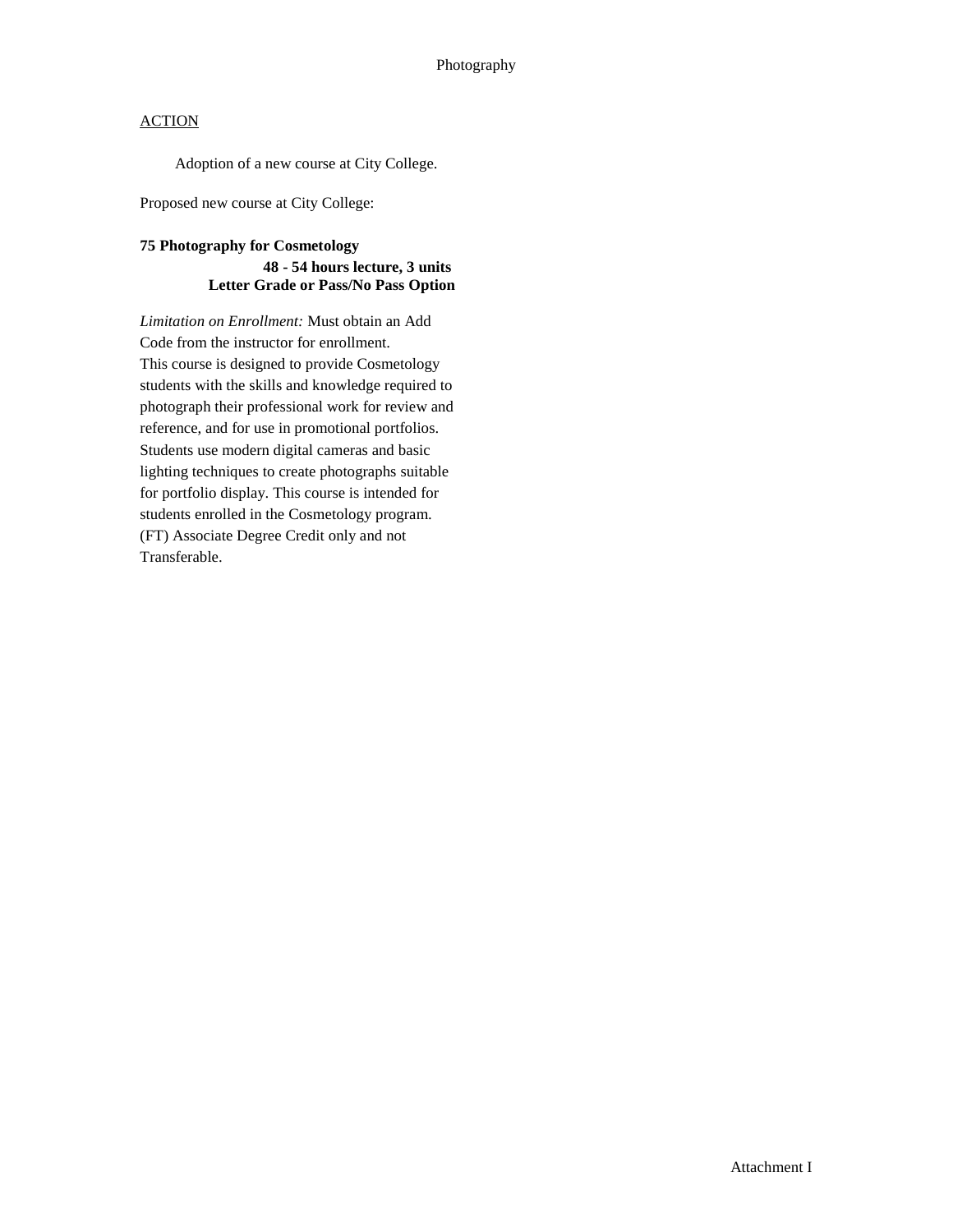Adoption of a new course at City College and Miramar College.

Proposed new course at City College and Miramar College:

#### **145 Health and Society**

#### **48 - 54 hours lecture, 3 units Letter Grade or Pass/No Pass Option**

*Advisory: Completion of or concurrent enrollment in* English 101 with a grade of "C" or better, or equivalent or Assessment Skill Levels R6 and W6.

This course presents a broad introduction of sociological concepts and ideas related to the study of health and illness in the United States (US). Emphasis is placed on the relationship between social forces and health, the cultural meanings associated with health and illness, and the social behavior of health care professionals and patients. Further focus includes the political and economic consequences and effects surrounding health care and the structure of social institutions that constitute the health care industry. In addition, race, gender, age, social class, sexuality, and disability are a focal point of analysis throughout this course as these identities influence the experience of health and illness. This course is designed for sociology majors and/or those interested in better understanding health and illness as social experiences in the US. (FT) Associate Degree Credit & transfer to CSU.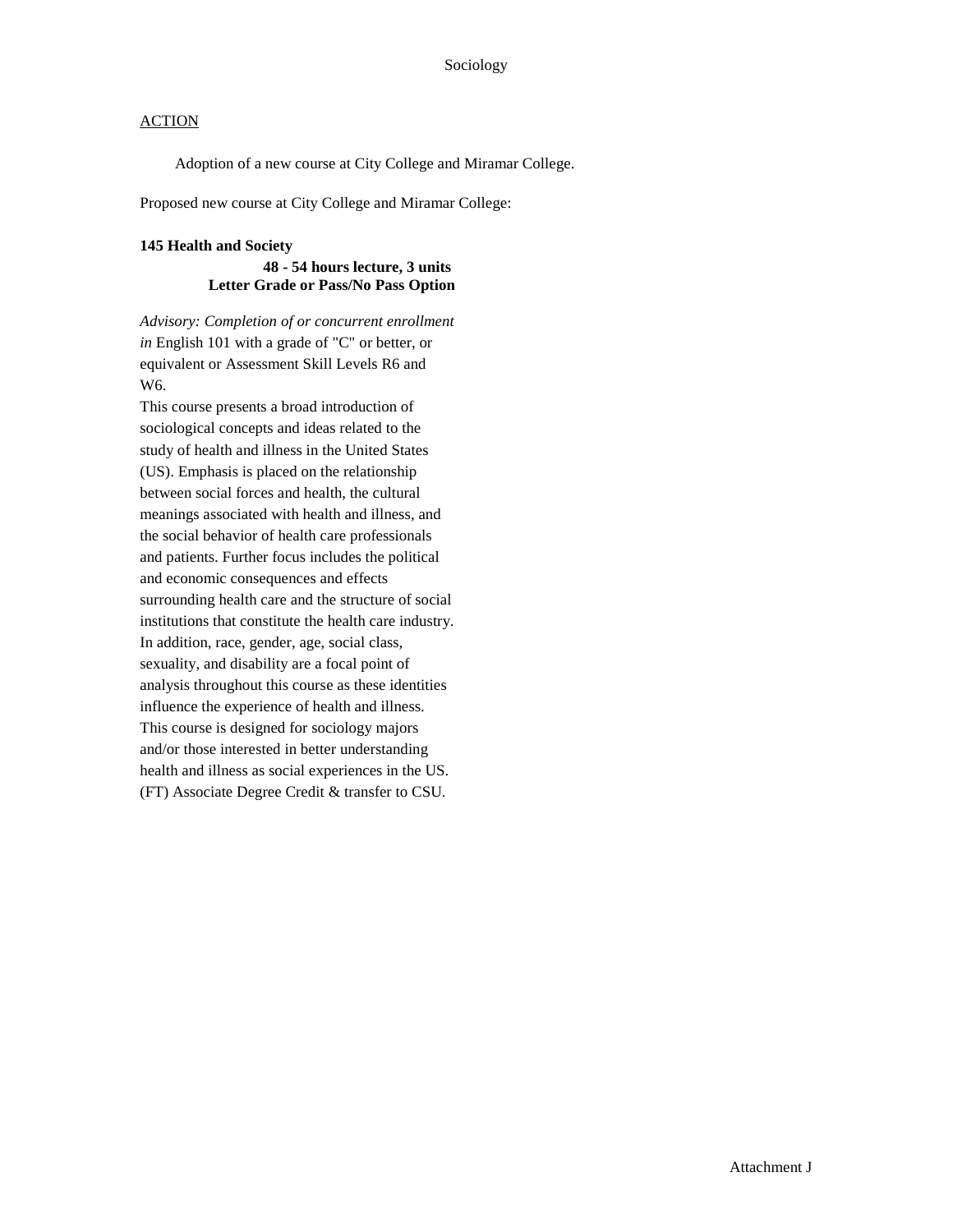Adoption of a new program at City College.

Proposed new program at City College:

# **Associate in Science for Transfer Degree Agriculture Plant Science**

| <b>Courses Required for the Major:</b>      | <b>Units</b> |
|---------------------------------------------|--------------|
| AGRI 125 Introduction to Soil Science3      |              |
|                                             |              |
| AGRI 107 Introduction to Agricultural Plant |              |
|                                             |              |
| CHEM 100 Fundamentals of Chemistry 3        |              |
| <b>CHEM 100L Fundamentals of Chemistry</b>  |              |
|                                             |              |
| ECON 121 Principles of Microeconomics 3     |              |
| MATH 119 Elementary Statistics3             |              |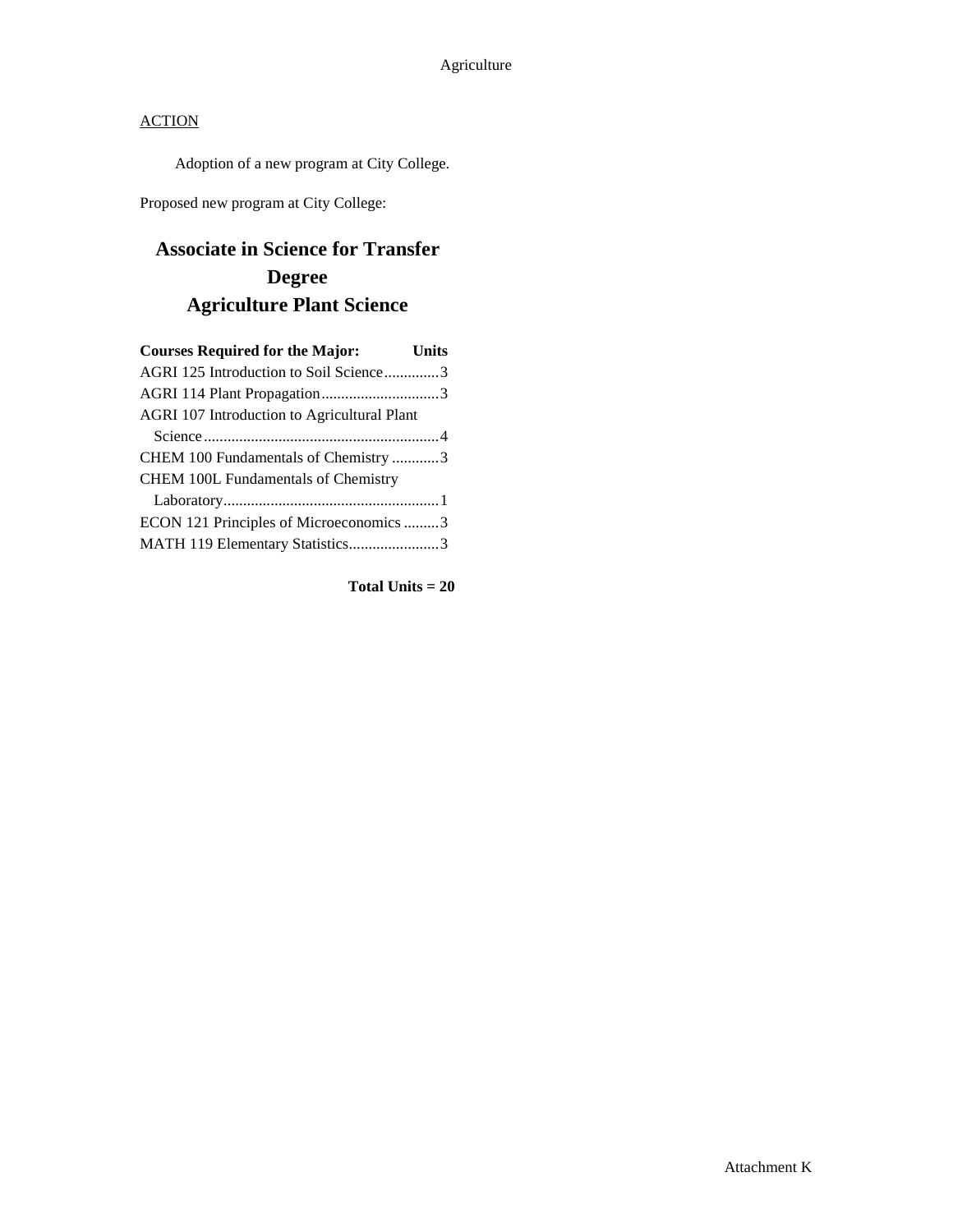Pursuant to Section 78016 of the Education Code, the following is a program review summary: Certificate of Achievement Office Technology

| A.        | Labor Market Information <sup>1</sup> : | The annual average number of persons employed in the Office<br>Technology program area is $25,870$ in the 2012-2022<br>employment years. Approximately $3,110$ new job openings are<br>projected through 2012-2022. |
|-----------|-----------------------------------------|---------------------------------------------------------------------------------------------------------------------------------------------------------------------------------------------------------------------|
| <b>B.</b> | Duplication <sup>2</sup> :              | No duplication.                                                                                                                                                                                                     |
| C.        | Effectiveness <sup>3</sup> :            | Program area OR the projected enrollment of 240 for the<br>2016-2017 years in the new program area.                                                                                                                 |

- 1. State of California Employment Development Department, Industry and Occupational Employment Data Estimated Employment: 2012-2022, Professional and Business Services & related occupation.
- 2. 2015-2016 catalogs and websites for Region 10 Community Colleges.
- 3. City College School of Business, Information Technology, & Cosmetology Enrollment Tallies

## **ACTION**

Adoption of a new program at City College.

Proposed new program at City College:

# **Certificate of Achievement Office Technology**

| <b>Courses Required for the Major:</b><br>Units |
|-------------------------------------------------|
| BUSE 092 Introduction to Business               |
| Communication or                                |
| BUSE 119 Business Communications3               |
| BUSE 150 Human Relations in Business3           |
| CBTE 094 Introduction to Computer               |
|                                                 |
| CBTE 095 Keyboarding Skill Development  1       |
| CBTE 114 Introduction to Microsoft Windows.1    |
| CBTE 120 Beginning Microsoft Word2              |
| CBTE 127 Introduction to PowerPoint2            |
|                                                 |
| CBTE 164 Introduction to Microsoft Outlook  1   |
| The Business Department recommends that         |
| students planning to transfer select BUSE 119   |
| instead of BUSE 092.                            |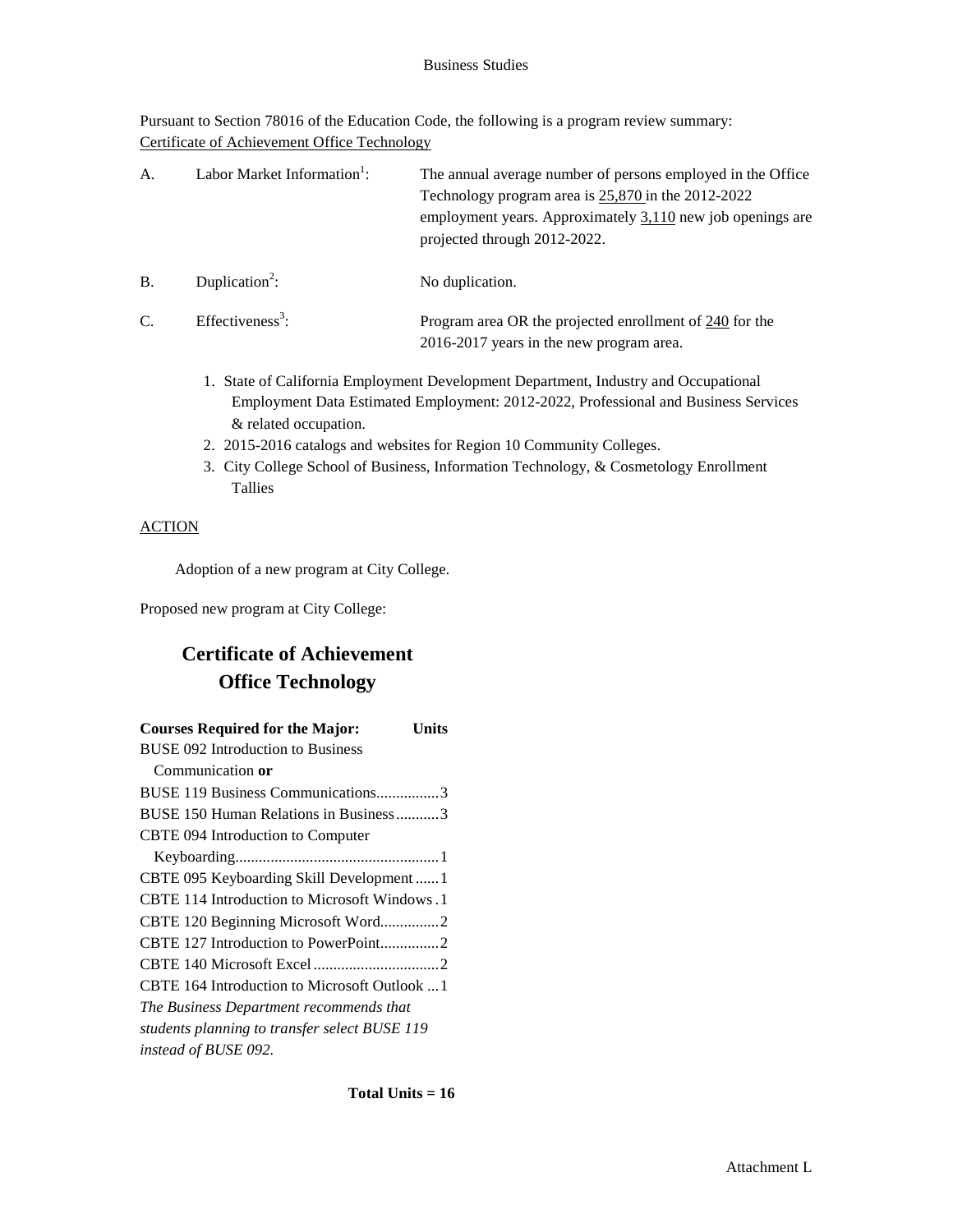Adoption of two program deactivations at City College.

Proposed program deactivations at City College:

## **Certificate of Performance Income Tax Preparation Internship**

| <b>Courses Required for the Major:</b>       |  |
|----------------------------------------------|--|
| Select a total of 3 units from any of the    |  |
| <u>following courses.</u>                    |  |
| ACCT 270 Work Experience 1                   |  |
| <b>BUSE 245C Small Business Internship -</b> |  |
|                                              |  |
| BUSE 277C Service Learning Community 1       |  |
|                                              |  |

**Total Units = 3**

# **Associate of Science Degree Small Business Management Community Service**

| <b>Courses Required for the Major: Units</b>                                                           |
|--------------------------------------------------------------------------------------------------------|
| BIOL 101 Issues in Environmental Biology 4                                                             |
| BUSE 101 Business Mathematics 3                                                                        |
| BUSE 119 Business Communication3                                                                       |
| ENGL 101 Reading and Composition3                                                                      |
| <b>BUSE 140 Business Law and the Legal</b>                                                             |
|                                                                                                        |
| <b>BUSE 150 Human Relations in Business3</b>                                                           |
| BUSE 155 Managing the Small Business 3                                                                 |
|                                                                                                        |
| CISC 181 Principles of Information Systems4                                                            |
| ECON 120 Principles of Macroeconomics 3                                                                |
| MARK 100 Principles of Marketing 3                                                                     |
| COMS 103 Oral Communication                                                                            |
| COMS 180 Intercultural Communication 3                                                                 |
| PHIL 102B Introduction to Philosophy: Values.3                                                         |
|                                                                                                        |
|                                                                                                        |
|                                                                                                        |
| <b>And the Following Students in Free Enterprise</b><br>Certificate of Completion Courses (complete 6- |
| <b>Units</b><br>12 units):                                                                             |
| BUSE 158A enactus High School Projects or                                                              |
| <b>BUSE 277A Service Learning High School</b>                                                          |
| Projects or                                                                                            |
| <b>BUSE 158B enactus Elementary and Middle</b>                                                         |
| School Projects or                                                                                     |
| <b>BUSE 277B Service Learning Elementary and</b>                                                       |
| Junior High School Projects or                                                                         |
| BUSE 158C enactus Community Projects or                                                                |
| <b>BUSE 277C Service Learning Communityor</b>                                                          |
| <b>BUSE 158D enactus On Campus Educational</b>                                                         |
| Projects or                                                                                            |
| BUSE 277D Service Learning on Campus 1 3                                                               |

**Working Education Certificate of Performance Courses (complete 6-12 units): Units**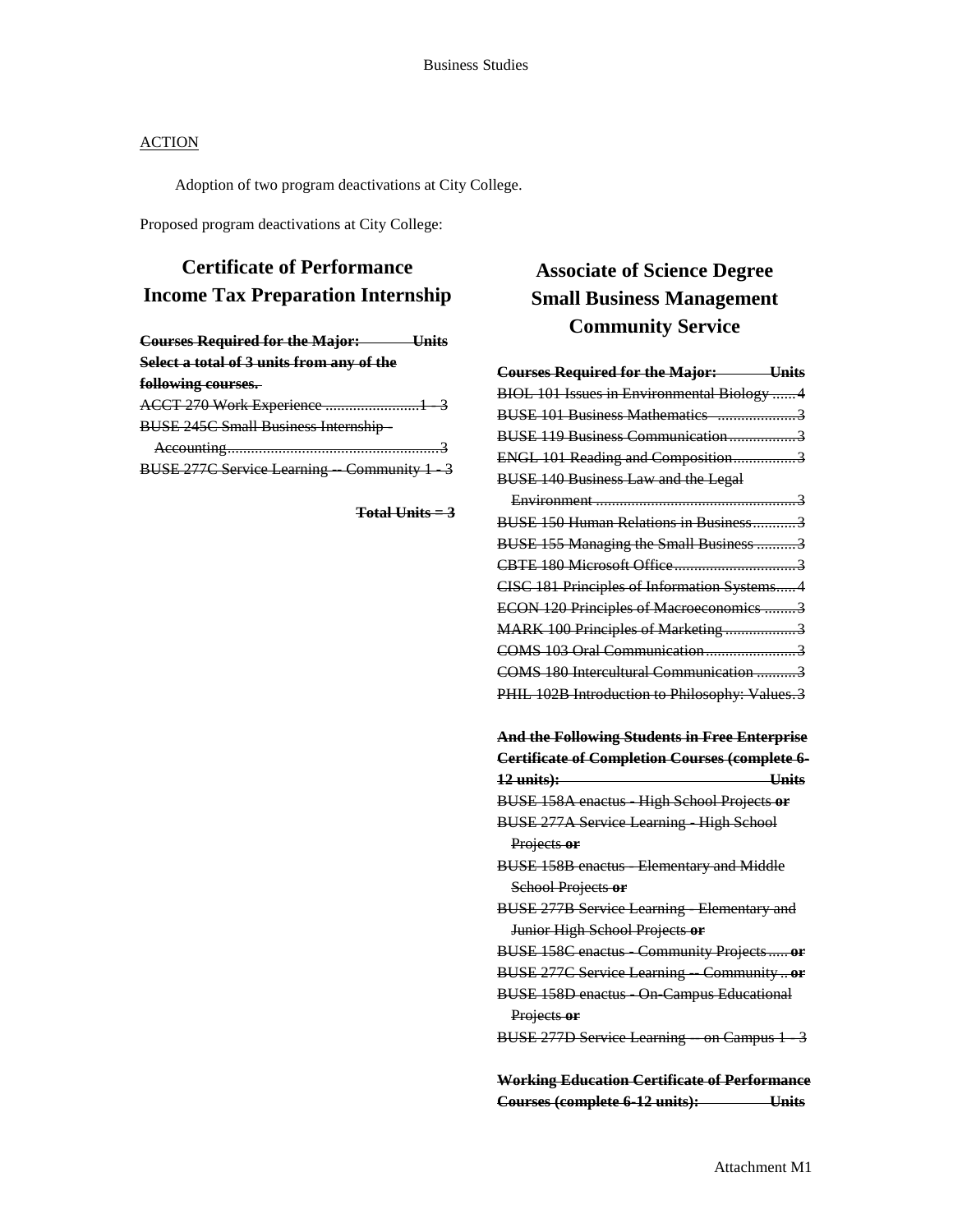**Total Units = 56 - 68**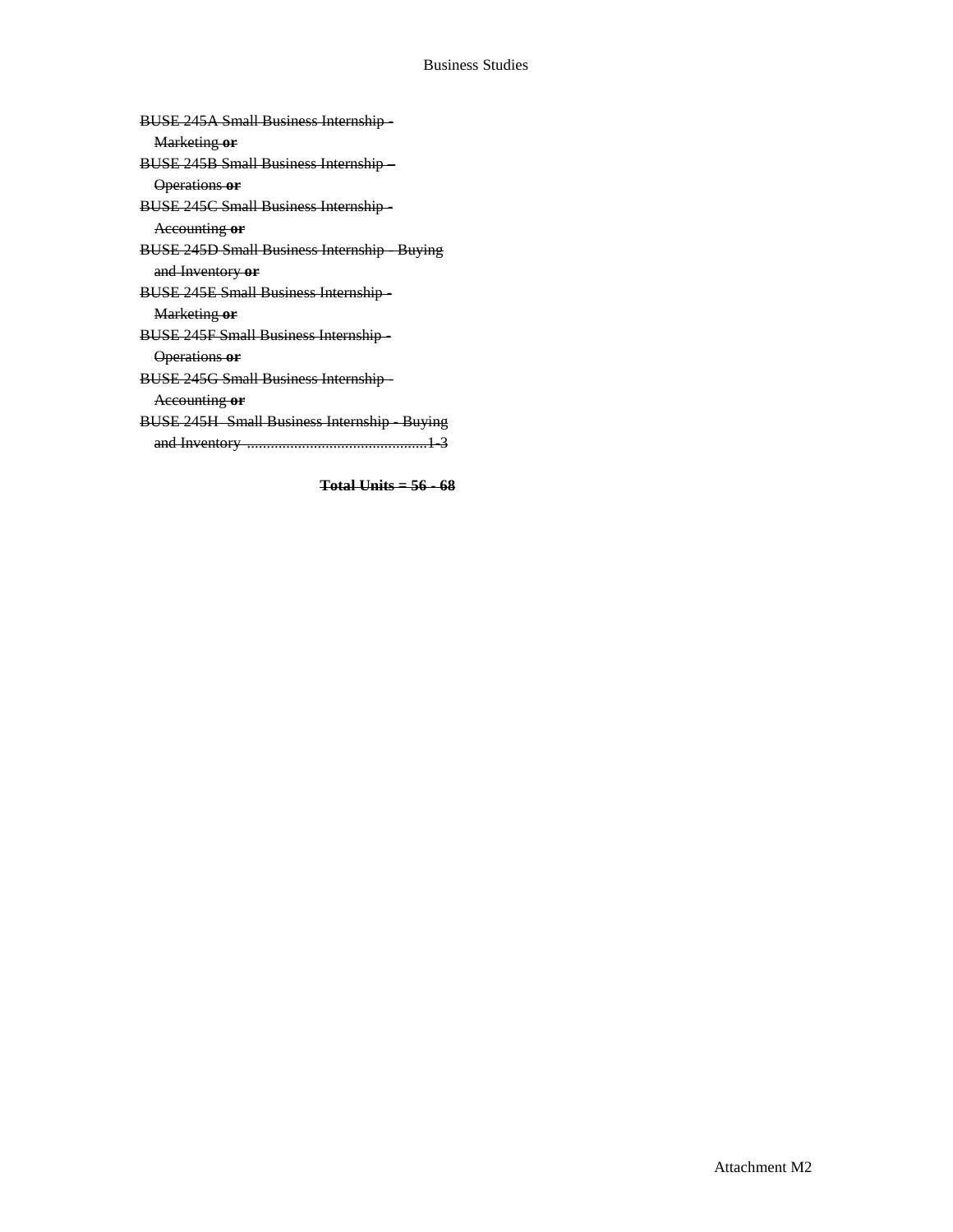Adoption of a four program revisions at City College.

Proposed program revisions at City College:

## **Certificate of Performance Management and Team Building**

| <b>Courses Required for the Major:</b>        | Units |
|-----------------------------------------------|-------|
| BUSE 155 Managing the Small Business 3        |       |
| <b>BUSE 092 Introduction to Business</b>      |       |
| Communication or                              |       |
| BUSE 119 Business Communications3             |       |
| BUSE 150 Human Relations in Business3         |       |
| MARK 100 Principles of Marketing3             |       |
| The Business Department recommends that       |       |
| students planning to transfer select BUSE 119 |       |
| instead of BUSE 092.                          |       |

**Total Units = 12**

# **Certificate of Performance Sports Management**

| <b>Courses Required for the Major:</b>              | <b>Units</b> |
|-----------------------------------------------------|--------------|
| BUSE 122 Sports Management3                         |              |
|                                                     |              |
| <b>BUSE 102 Introduction to Customer Service or</b> |              |
| <b>MARK 105 Professional Selling or</b>             |              |
| BUSE 119 Business Communications3                   |              |

| Select one course from the following: Units       |
|---------------------------------------------------|
| <b>BUSE 092 Introduction to Business</b>          |
| Communication or                                  |
| <b>BUSE 119 Business Communications3</b>          |
| <b>BUSE 102 Introduction to Customer Service3</b> |
| MARK 105 Professional Selling3                    |
| The Business Department recommends that           |
| students planning to transfer select BUSE 119     |
| instead of BUSE 092.                              |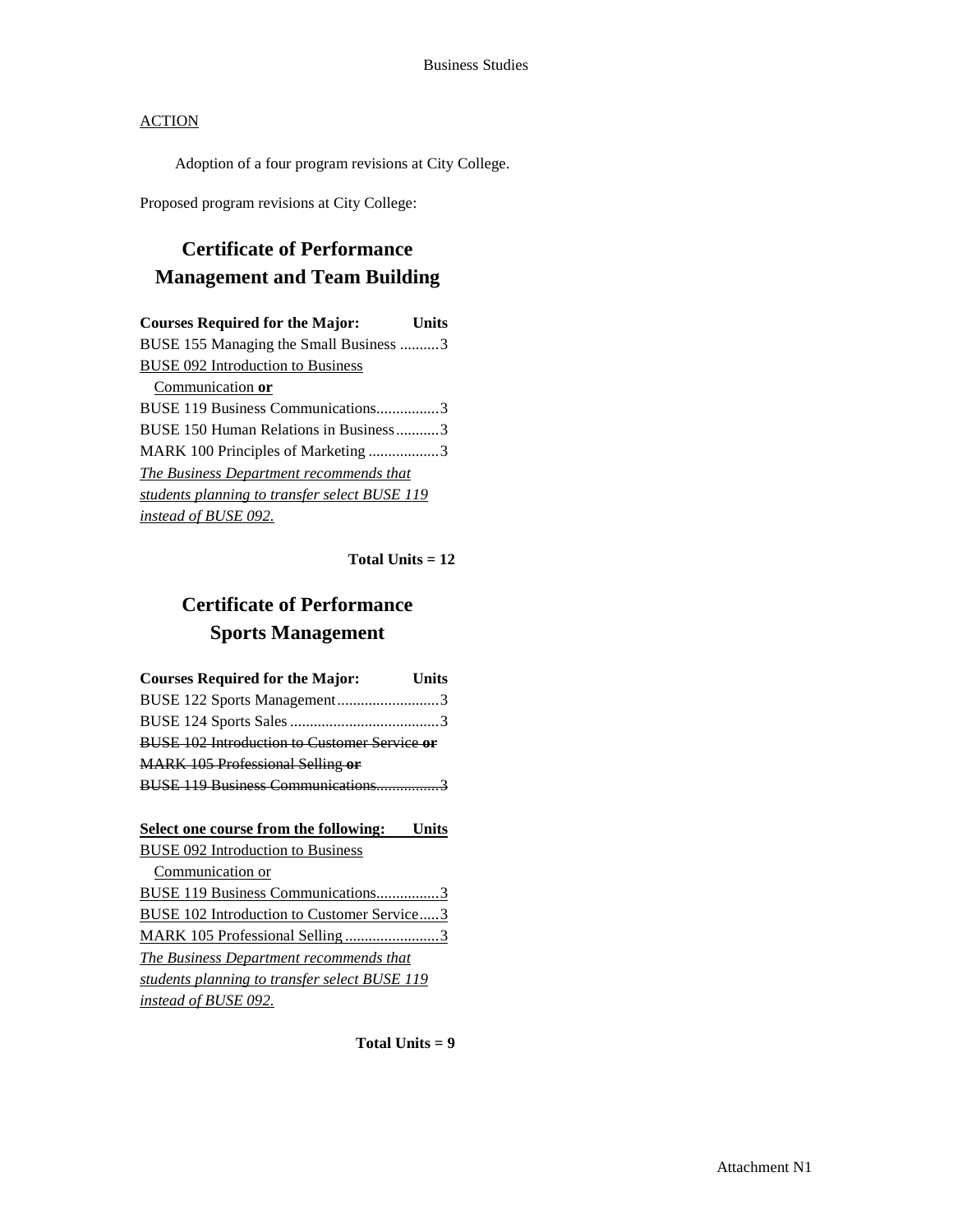# **Certificate of Achievement Small Business Management Entrepreneur**

| <b>Courses Required for the Major:</b>         | <b>Units</b> |
|------------------------------------------------|--------------|
| <b>ACCT 128A Small Business Accounting -</b>   |              |
|                                                |              |
| ACCT 128B Small Business Accounting -          |              |
|                                                |              |
| BUSE 101 Business Mathematics 3                |              |
| BUSE 092 Introduction to Business              |              |
| Communication or                               |              |
| BUSE 119 Business Communications3              |              |
| BUSE 140 Business Law and the Legal            |              |
|                                                |              |
| BUSE 150 Human Relations in Business3          |              |
| BUSE 155 Managing the Small Business 3         |              |
| BUSE 157 Starting a Small Business 3           |              |
|                                                |              |
| MARK 100 Principles of Marketing 3             |              |
| COMS 103 Oral Communication3                   |              |
| COMS 180 Intercultural Communication 3         |              |
| <b>The Business Department recommends that</b> |              |
| students planning to transfer select BUSE 119  |              |
| instead of BUSE 092.                           |              |
|                                                |              |

| And the Following Working Education                 |  |
|-----------------------------------------------------|--|
| <b>Certificate of Completion Courses (Select 6)</b> |  |

**units from): Units** BUSE 270 Business Internship / Work Experience **or** BUSE 245A Small Business Internship – Marketing **or** BUSE 245B Small Business Internship – Operations **or** BUSE 245C Small Business Internship – Accounting **or** BUSE 245D Small Business Internship - Buying and Inventor **or** BUSE 245E Small Business Internship – Marketing **or** BUSE 245F Small Business Internship – Operations **or** BUSE 245G Small Business Internship - Accounting or

| BUSE 245H Small Business Internship - Buying |  |
|----------------------------------------------|--|
|                                              |  |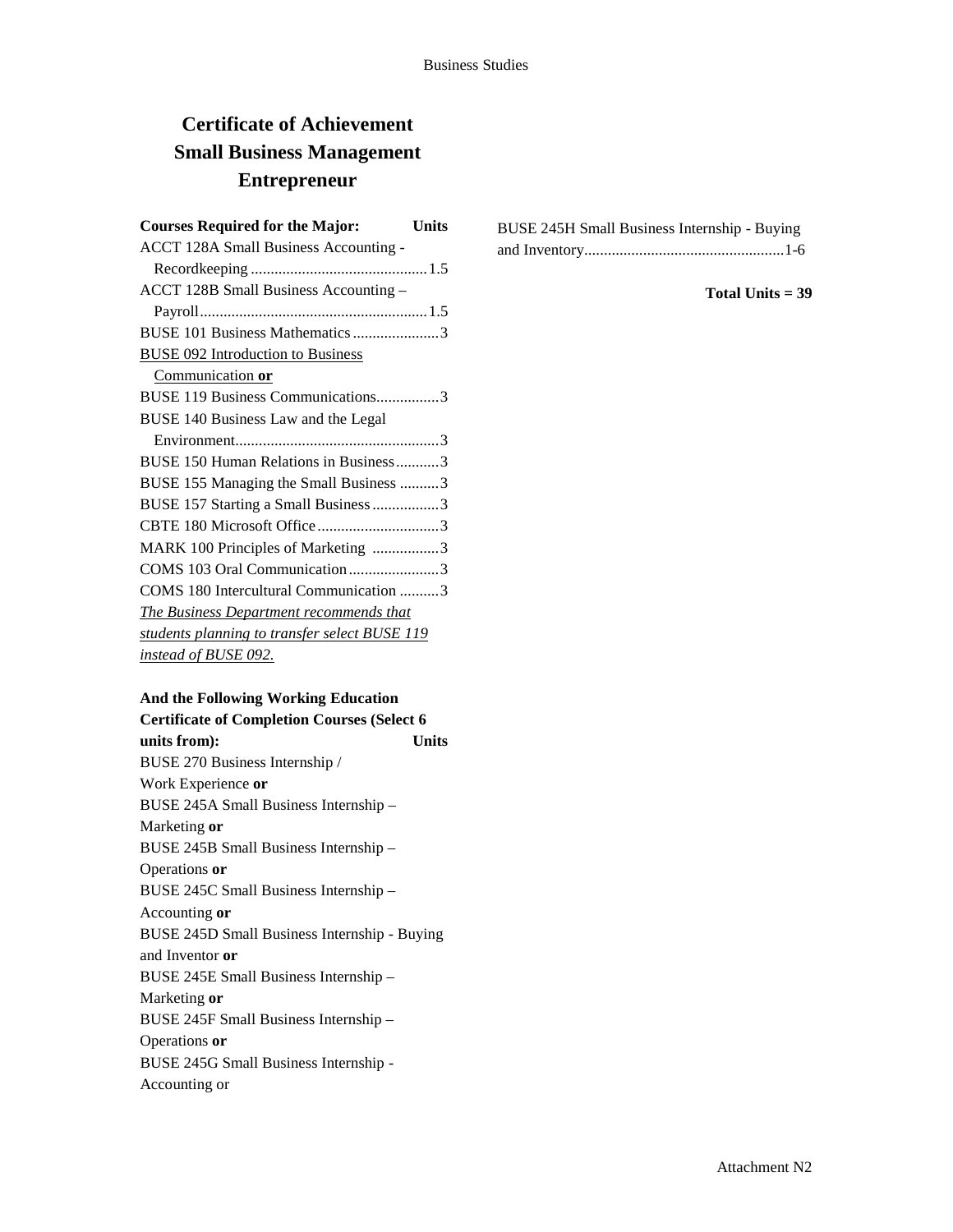# **Associate of Science Degree Small Business Accounting**

| <b>Courses Required for the Major:</b><br><b>Units</b> |  |
|--------------------------------------------------------|--|
| ACCT 102 Basic Accounting3                             |  |
| ACCT 116A Financial Accounting 4                       |  |
| ACCT 116B Managerial Accounting 4                      |  |
| ACCT 120 Federal Income Tax 3                          |  |
| ACCT 121 California Income Tax 1                       |  |
| <b>ACCT 128A Small Business Accounting -</b>           |  |
|                                                        |  |
| ACCT 128B Small Business Accounting -                  |  |
|                                                        |  |
| <b>ACCT 150 Computer Accounting</b>                    |  |
|                                                        |  |
| BIOL 101 Issues in Environmental Biology 4             |  |
| BUSE 101 Business Mathematics 3                        |  |
| BUSE 119 Business Communications3                      |  |
| ENGL 101 Reading and Composition3                      |  |
| BUSE 140 Business Law and the Legal                    |  |
|                                                        |  |
|                                                        |  |
| CISC 181 Principles of Information Systems4            |  |
| ECON 120 Principles of Macroeconomics3                 |  |
| PHIL 102B Introduction to Philosophy:                  |  |
|                                                        |  |
| COMS 180 Intercultural Communication 3                 |  |
|                                                        |  |

| <b>Complete 3 units from:</b>         | Units |
|---------------------------------------|-------|
| <b>BUSE 270 Business Internship /</b> |       |
| Work Experience or                    |       |
| ACCT 270 Accounting Internship / Work |       |
| Experience or                         |       |
| BUSE 245C Small Business Internship - |       |
| Accounting or                         |       |
| BUSE 277C Service Learning -          |       |
|                                       |       |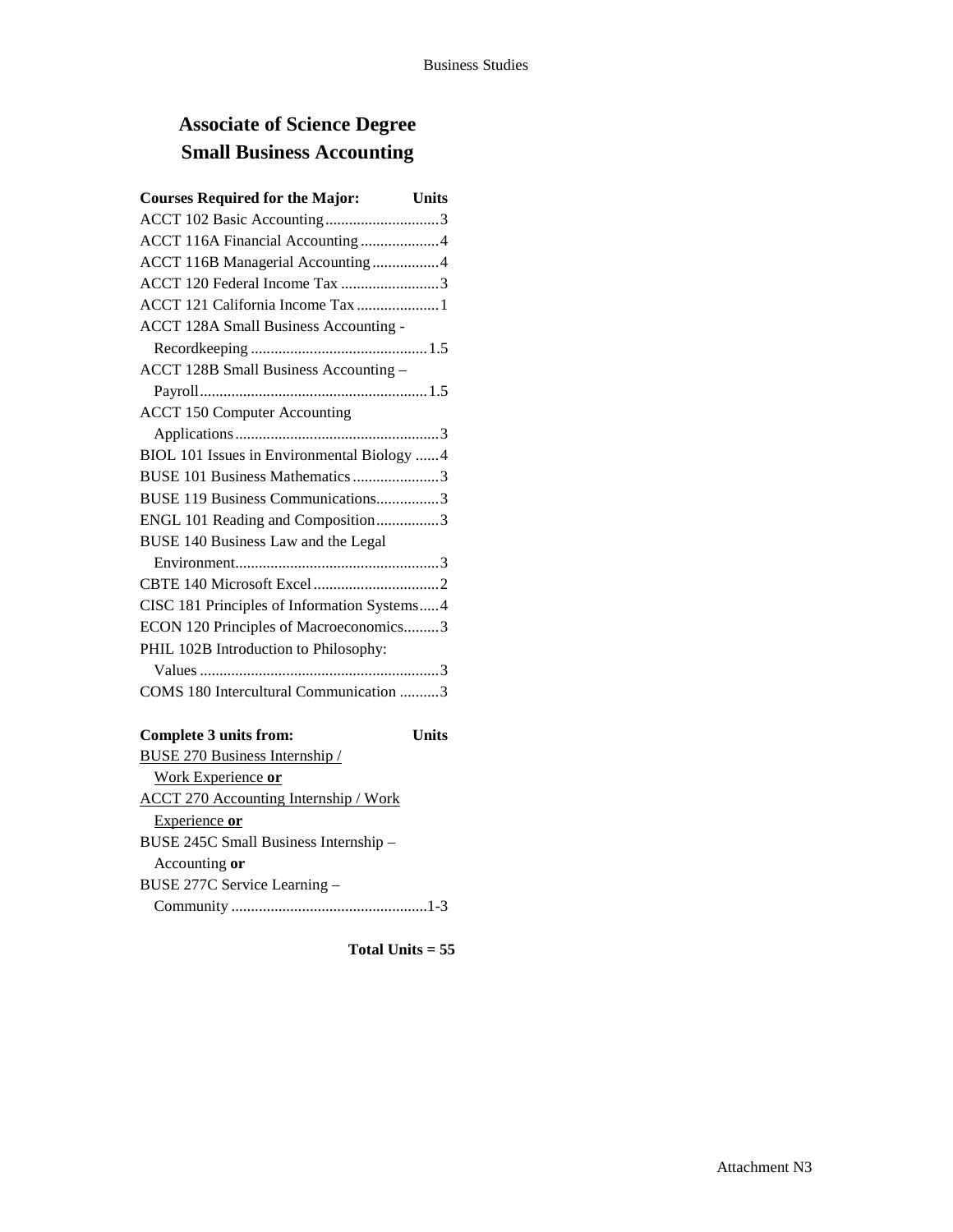Adoption of a program revision at City College.

Proposed program revision at City College:

# **Associate of Science Degree Cosmetology**

| The Cosmetology department requires students to   |
|---------------------------------------------------|
| complete all required courses within seven years. |
| <b>Courses Required for the Major:</b><br>Units   |
|                                                   |
| COSM 050 Rules, Regulations and                   |
|                                                   |
| COSM 060L Intermediate Cosmetology Lab I6         |
| COSM 060 Resolution of Skin Diseases and          |
|                                                   |
| COSM 070L Intermediate Cosmetology Lab            |
|                                                   |
| COSM 070 Chemistry and Chemical                   |
|                                                   |
| COSM 080L Advanced Cosmetology Lab I 6            |
| COSM 081 Basic Business Practices 2.5             |
| COSM 090L Advanced Cosmetology Lab II  6          |
|                                                   |
|                                                   |

## **Complete the following additional courses**

| required for the major:                    | LInite |
|--------------------------------------------|--------|
| BUSE 100 Introduction to Business 3        |        |
| CHEM 100 Fundamentals of Chemistry 3       |        |
| <b>CHEM 100L Fundamentals of Chemistry</b> |        |
|                                            |        |

**Total Units = 49.5 42.5**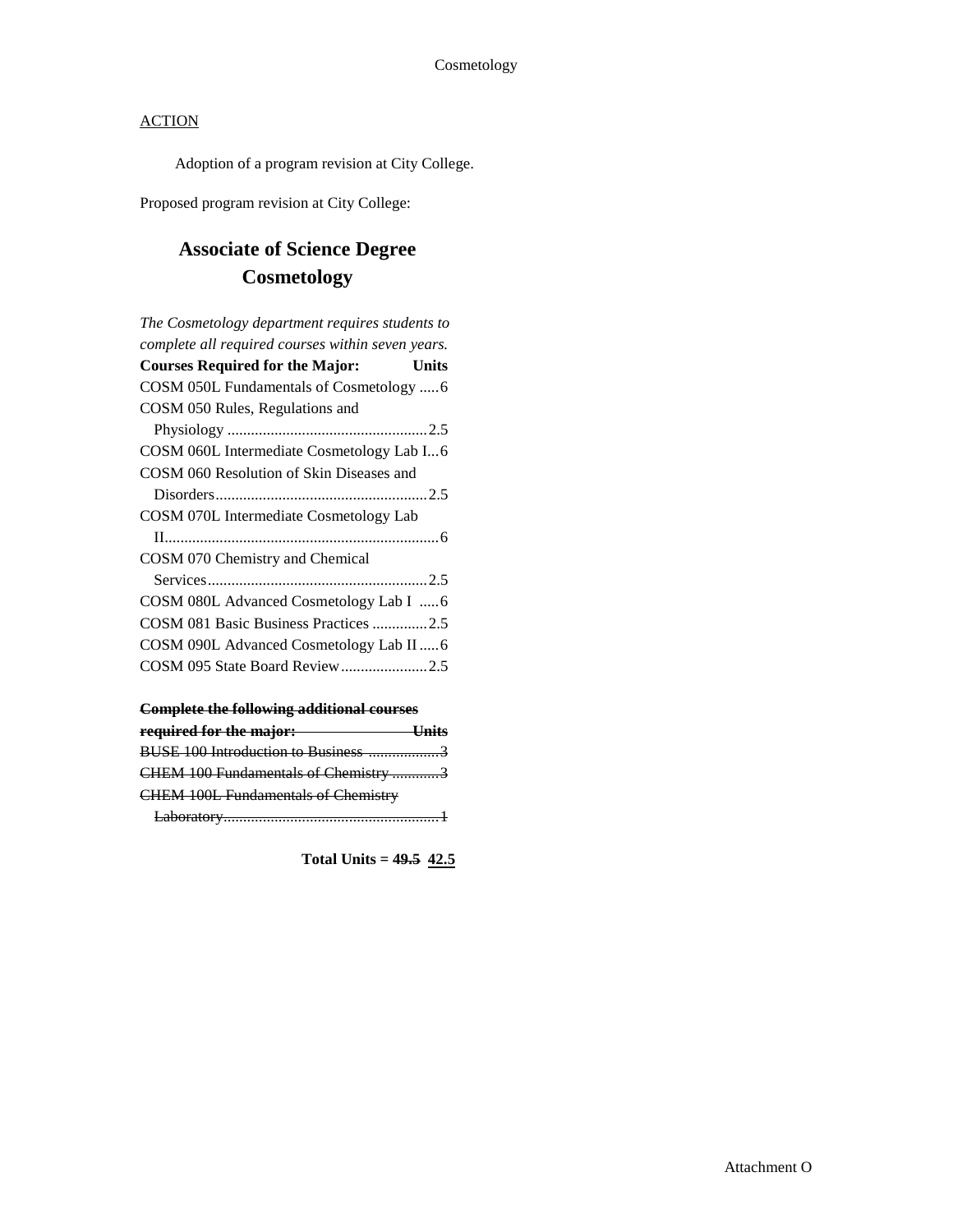Adoption of two program revisions at Miramar College.

Proposed program revisions at Miramar College:

# **Certificate of Achievement Open Water Lifeguard**

| <b>Courses Required for the Major:</b>      | Units |
|---------------------------------------------|-------|
| EMGM 105A Emergency Medical Technician -    |       |
|                                             |       |
| FIPT 160 Introduction to Open Water         |       |
|                                             |       |
| FIPT 365 All Terrain Vehicle Operations -   |       |
|                                             |       |
| FIPT 366A Personal Watercraft Operations0.5 |       |
| ADJU 357A 832 PC Laws of Arrest 1           |       |
|                                             |       |

| Select 6 units from the following:<br><b>Units</b> |
|----------------------------------------------------|
|                                                    |
| ADJU 106 Diversity and Community                   |
|                                                    |
| ADJU 128A Defensive Tactics I1                     |
| ADJU 128B Defensive Tactics II1                    |
| ADJU 128C Defensive Tactics III 1                  |
| ADJU 128D Defensive Tactics IV 1                   |
|                                                    |
|                                                    |
| ADJU 210 Rules of Evidence3                        |
| ADJU 230 Constitutional Law I3                     |
|                                                    |
| EMGM 050 CPR for Health Care Providers  0.5        |
| <b>EMGM 106 Emergency Medical Technician -</b>     |
| Defibrillation/Combitude0.5                        |
| FIPT 115 Low Angle Rope Rescue0.5                  |
| FIPT 121 Vertical Rescue  1.5                      |
| FIPT 168 Lifeguard Beach Management 3.5            |
| FIPT 309B Emergency Medical Care of the Sick       |
|                                                    |
| FIPT 311A Swiftwater Rescue Technician I0.5        |
| FIPT 324B I-300: Intermediate ICS 0.5              |
|                                                    |
| FIPT 326A Training Instructor 1A: Cognitive        |
|                                                    |

| FIPT 326B Training Instructor 1B: Psychomotor   |
|-------------------------------------------------|
|                                                 |
| FIPT 326C Training Instructor 1C: Instructional |
|                                                 |
| FIPT 332A Confined Space Rescue                 |
|                                                 |
| FIPT 332B Rescue Systems 1: Basic Rescue        |
|                                                 |
| FIPT 360A Advanced Open Water Lifeguard         |
|                                                 |
| FIPT 363 Refresher, Open Water Lifeguard 0.5    |
| FIPT 364 Marine Firefighting  1                 |
| FIPT 366 Seamanship Rescue Boat                 |
|                                                 |
| FIPT 367A Scuba for Emergency Services I 1.5    |
| FIPT 367B Scuba for Emergency Services II1      |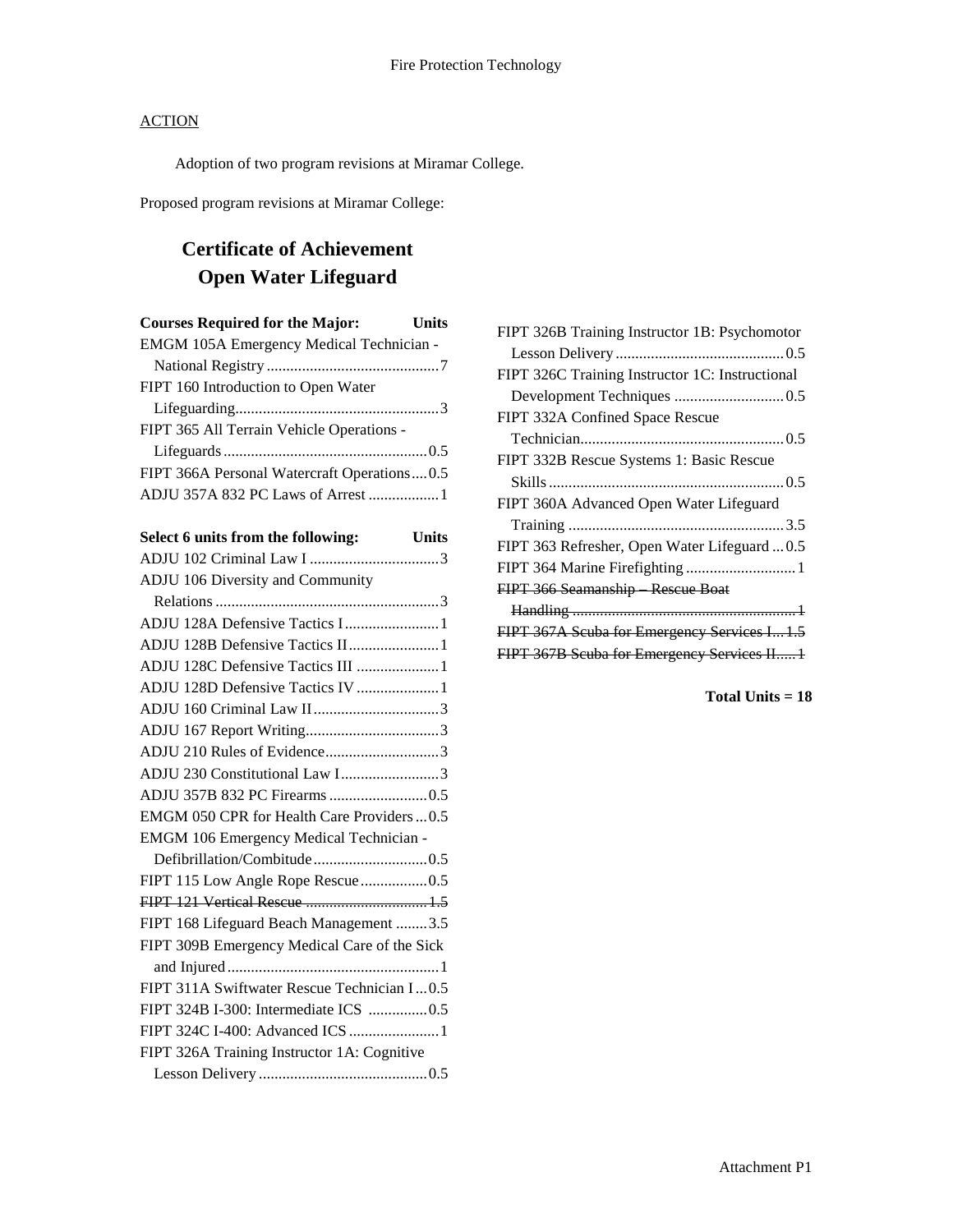# **Associate of Science Degree Open Water Lifeguard**

| <b>Courses Required for the Major:</b> Units    |  |
|-------------------------------------------------|--|
| EMGM 105A Emergency Medical Technician -        |  |
|                                                 |  |
| FIPT 160 Introduction to Open Water             |  |
|                                                 |  |
| FIPT 365 All Terrain Vehicle Operations -       |  |
|                                                 |  |
| FIPT 366A Personal Watercraft Operations0.5     |  |
| ADJU 357A 832 PC Laws of Arrest 1               |  |
|                                                 |  |
| Select 6 units from the following: Units        |  |
|                                                 |  |
| ADJU 106 Diversity and Community                |  |
|                                                 |  |
| ADJU 128A Defensive Tactics I1                  |  |
| ADJU 128B Defensive Tactics II 1                |  |
| ADJU 128C Defensive Tactics III  1              |  |
| ADJU 128D Defensive Tactics IV  1               |  |
|                                                 |  |
|                                                 |  |
| ADJU 210 Rules of Evidence3                     |  |
| ADJU 230 Constitutional Law I3                  |  |
|                                                 |  |
| EMGM 050 CPR for Health Care Providers  0.5     |  |
| EMGM 106 Emergency Medical Technician -         |  |
|                                                 |  |
| FIPT 115 Low Angle Rope Rescue0.5               |  |
| FIPT 121 Vertical Rescue  1.5                   |  |
| FIPT 168 Lifeguard Beach Management 3.5         |  |
| FIPT 309B Emergency Medical Care of the Sick    |  |
|                                                 |  |
| FIPT 311A Swiftwater Rescue Technician I0.5     |  |
| FIPT 324B I-300: Intermediate ICS 0.5           |  |
| FIPT 324C I-400: Advanced ICS  1                |  |
| FIPT 326A Training Instructor 1A: Cognitive     |  |
|                                                 |  |
| FIPT 326B Training Instructor 1B: Psychomotor   |  |
|                                                 |  |
| FIPT 326C Training Instructor 1C: Instructional |  |
|                                                 |  |
| FIPT 332A Confined Space Rescue                 |  |
|                                                 |  |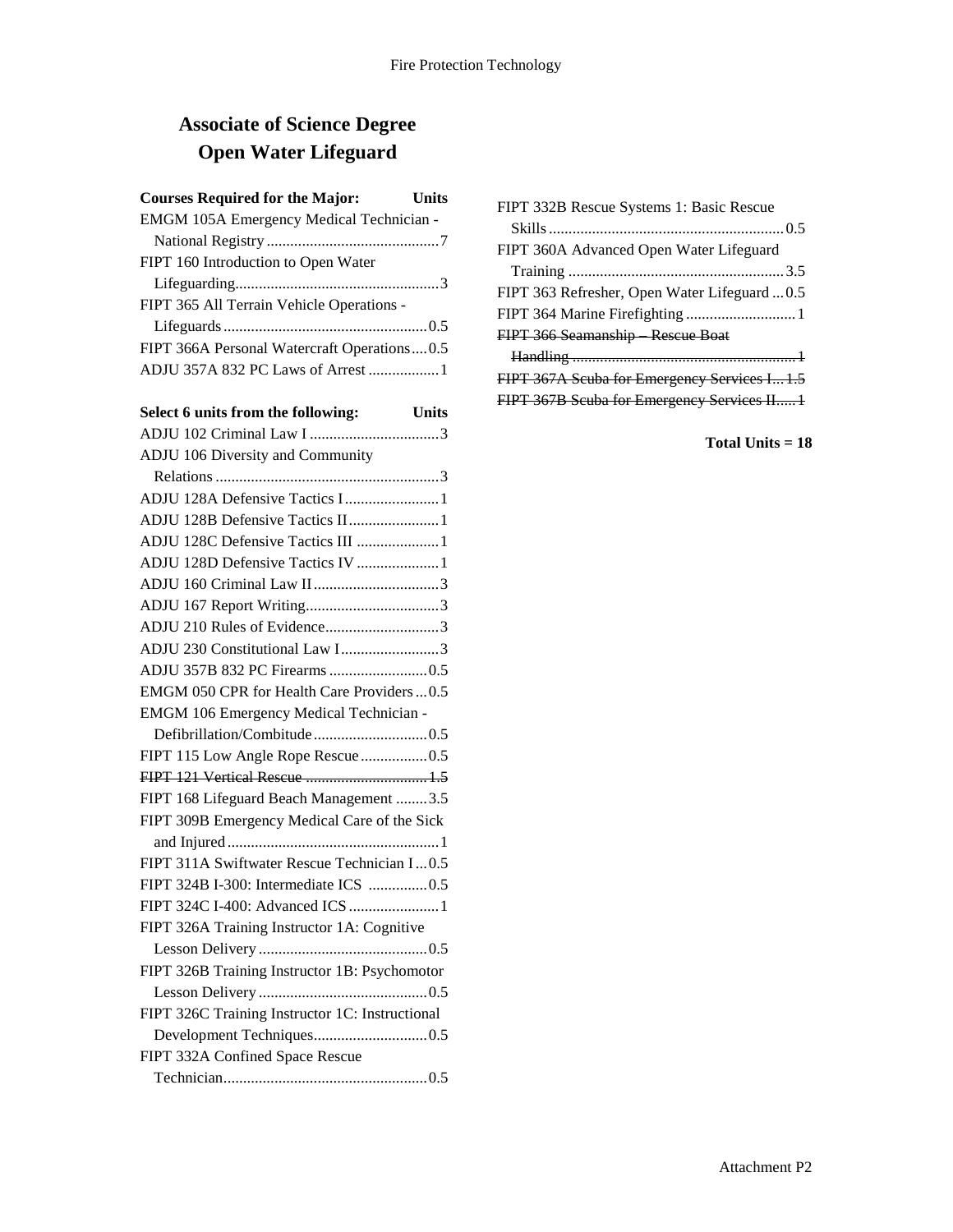Adoption of a program deactivation at Mesa College.

Proposed program deactivation at Mesa College:

# **Associate of Arts Degree Liberal Arts and Sciences: Arts Studies-Drama**

| <b>Courses Required for the Major: Units</b> |
|----------------------------------------------|
| DRAM 105 Introduction to Dramatic Arts3      |
| DRAM 132 Beginning Acting3                   |
| DRAM 133 Intermediate Acting3                |
|                                              |
| Select a minimum of 9 units: Units           |
| DRAM 100A Fundamentals of Performance and    |
|                                              |
| DRAM 100B Fundamentals of Performance and    |
|                                              |
| <b>DRAM 104A Theatre Company Performance</b> |
|                                              |
| <b>DRAM 104B Theatre Company Performance</b> |
|                                              |
| DRAM 200A Fundamentals of Performance and    |
|                                              |
| DRAM 200B Fundamentals of Performance and    |
|                                              |
| <b>DRAM 204A Theatre Company Performance</b> |
|                                              |
| <b>DRAM 204B Theatre Company Performance</b> |
|                                              |
| DRAM 124 Makeup for the Stage3               |
| DRAM 150 Cinema as Art and                   |
|                                              |
| DRAM 151 Cinema as Art and                   |
|                                              |
| DRAM 268 Experimental Theatre 1 3            |
| COMS 101 Voice and Articulation 3            |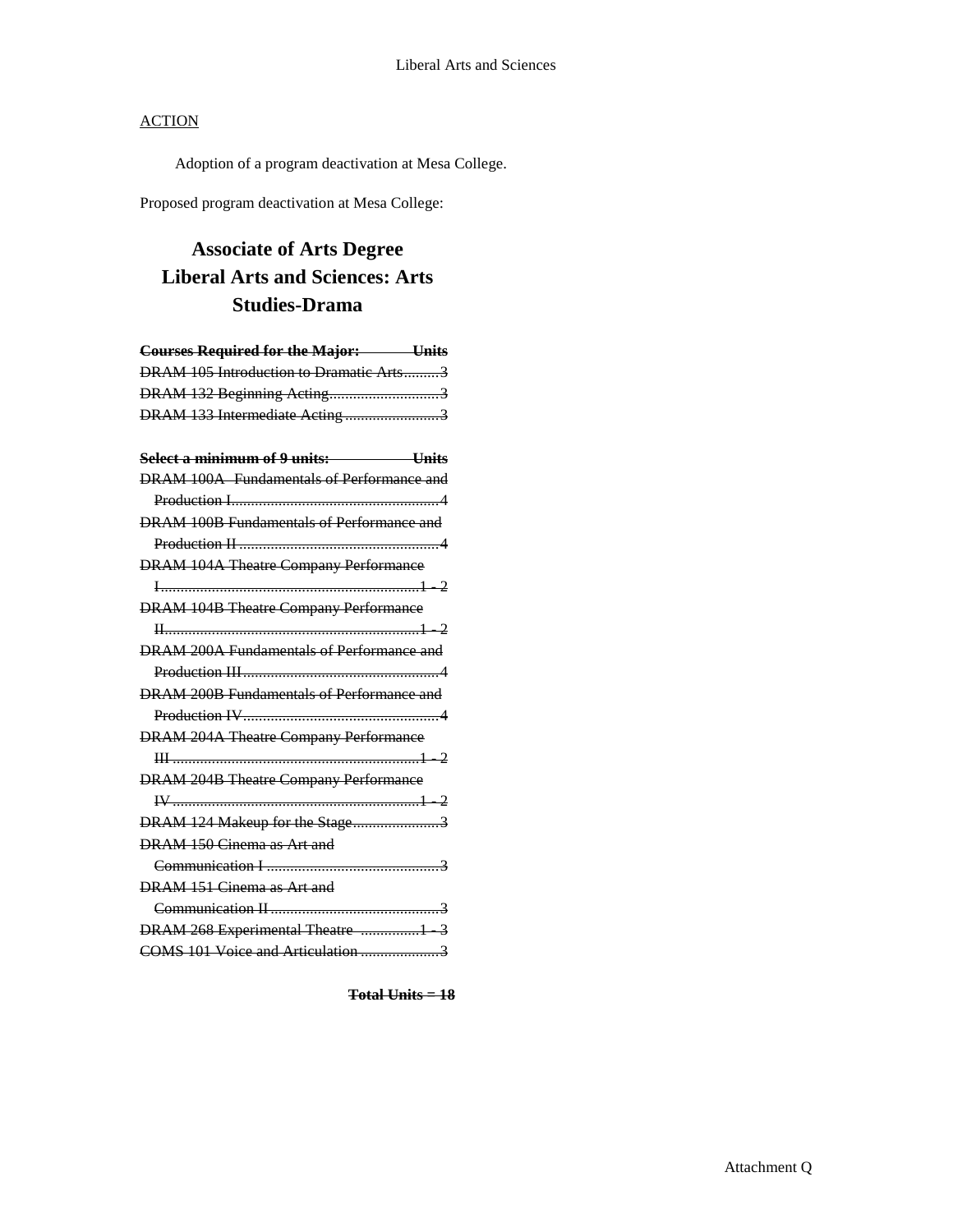Adoption of a new program at Mesa College.

Proposed new program at Mesa College:

# **Associate in Science for Transfer Degree Nutrition and Dietetics**

| <b>Courses Required for the Major:</b>  | <b>Units</b> |
|-----------------------------------------|--------------|
|                                         |              |
| CHEM 200 General Chemistry I - Lecture3 |              |
| CHEM 200L General Chemistry I -         |              |
|                                         |              |
|                                         |              |
| PSYC 101 General Psychology3            |              |

## **CATEGORY A: Select a minimum of two**

| courses from the following: (7-10 units) Units |  |
|------------------------------------------------|--|
|                                                |  |
| CHEM 201 General Chemistry II - Lecture 3      |  |
| CHEM 201L General Chemistry II -               |  |
|                                                |  |
| CHEM 231 Organic Chemistry I - Lecture 3       |  |
| CHEM 231L Organic Chemistry I -                |  |
|                                                |  |
| PSYC 258 Behavioral Science Statistics3        |  |

### **CATEGORY B: Select a minimum of one**

| course from the following or any course not |              |
|---------------------------------------------|--------------|
| selected in Category A (3-5 units)          | <b>Units</b> |
|                                             |              |
| NUTR 155 Advanced Nutrition 3               |              |
| NUTR 160 Foods for Healthy Lifestyles3      |              |
|                                             |              |
| <b>ANTH 103 Introduction to Cultural</b>    |              |
|                                             |              |
| BIOL 107 General Biology-Lecture and        |              |
|                                             |              |
|                                             |              |
| BIOL 210A Introduction to the Biological    |              |
|                                             |              |
|                                             |              |

| BIOL 210B Introduction to the Biological    |
|---------------------------------------------|
|                                             |
|                                             |
| BUSE 115 Statistics for Business3           |
| BUSE 140 Business Law and the Legal         |
|                                             |
| CHEM 100 Fundamentals of Chemistry 3        |
| <b>CHEM 100L Fundamentals of Chemistry</b>  |
|                                             |
| CHEM 130 Introduction to Organic and        |
|                                             |
| CHEM 130L Introduction to Organic and       |
| Biological Chemistry Laboratory  1          |
| CHEM 152 Introduction to General            |
|                                             |
| CHEM 152L Introduction to General Chemistry |
|                                             |
| CHEM 160 Introductory Biochemistry 3        |
| CHEM 161 Techniques in Biochemistry2        |
| CHEM 233 Organic Chemistry II - Lecture  3  |
| CHEM 233L Organic Chemistry II -            |
|                                             |
| CHIL 101 Human Growth and Development3      |
| ECON 120 Principles of Macroeconomics 3     |
| ECON 121 Principles of Microeconomics 3     |
| EXSC 241B Introduction to Kinesiology3      |
| JOUR 200 Introduction to Newswriting and    |
|                                             |
| <b>JOUR 202 Introduction to Mass</b>        |
|                                             |
| MATH 116 College and Matrix Algebra 3       |
| MATH 119 Elementary Statistics 3            |
| MATH 121 Basic Techniques of Applied        |
|                                             |
|                                             |
| MATH 150 Calculus with Analytic Geometry    |
|                                             |
|                                             |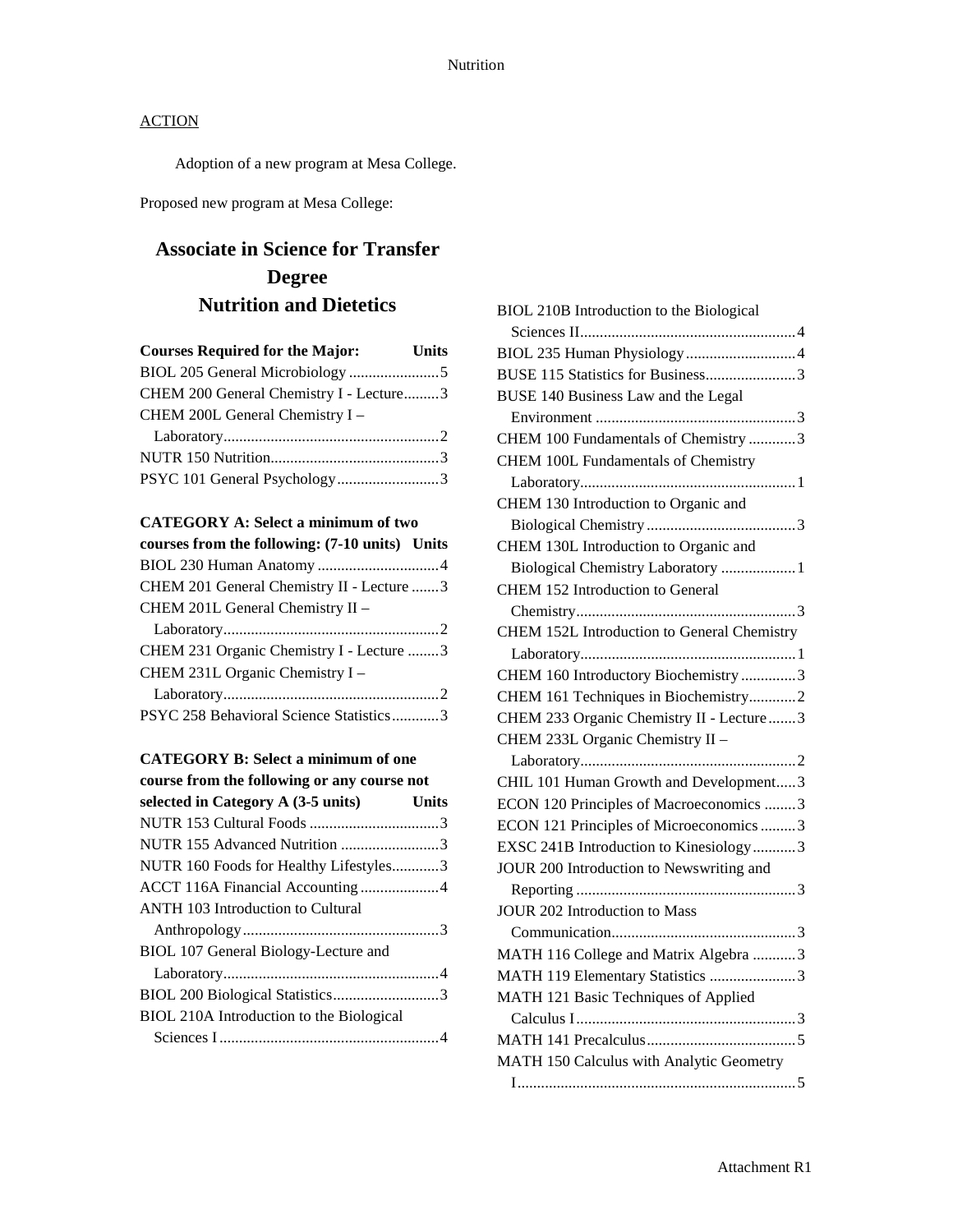| MATH 151 Calculus with Analytic Geometry |  |
|------------------------------------------|--|
|                                          |  |
|                                          |  |
|                                          |  |
| PSYC 230 Psychology of Lifespan          |  |
|                                          |  |
| SOCO 101 Principles of Sociology3        |  |
| WEBD 165 Beginning Web Design:           |  |
|                                          |  |
|                                          |  |

**Total Units = 26 - 31**